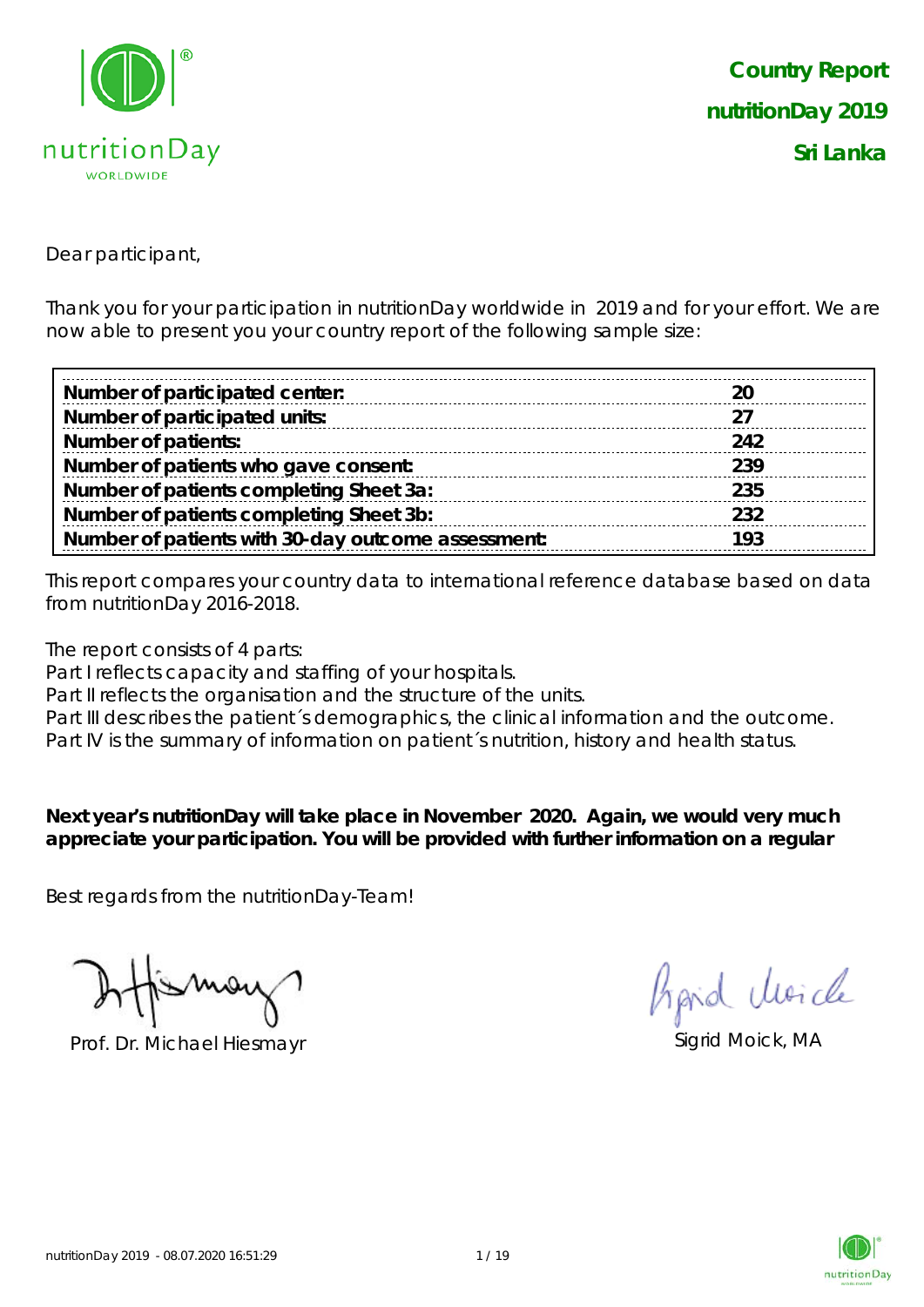# *I. Hospital capacity and staffing ("Hospital sheet")*

|                                                                                    | <b>YOUR RESULTS</b>  | <b>REFERENCE RESULTS</b> |
|------------------------------------------------------------------------------------|----------------------|--------------------------|
| 1. Total number of beds in hospital                                                | 573 [318-1194]       | 333 [194-630]            |
|                                                                                    |                      |                          |
| 2. Total number of admissions in the hospital last                                 | 86730 [24783-133060] | 18005 [9101-36130]       |
| year                                                                               |                      |                          |
| 3. Total number of staff in the hospital                                           |                      |                          |
| <b>Total medical doctors</b>                                                       | 176 [96-371]         | 173 [80-399]             |
| <b>Medical specialists</b>                                                         | 29 [11-54]           | 116 [53-250]             |
| Medical non-specialists                                                            | 185 [96-311]         | 37 [14-84]               |
| <b>Nurses</b>                                                                      | 354 [206-980]        | 420 [183-836]            |
| <b>Dieticians</b>                                                                  | $0$ [0-0]            | $5[2-9]$                 |
| <b>Nutritionists</b>                                                               | $1[0-1]$             | $1[0-4]$                 |
| Pharmacists                                                                        | 16 [9-35]            | $7[4-21]$                |
| Kitchen staff                                                                      | 10 [7-11]            | 31 [15-59]               |
|                                                                                    |                      |                          |
| <b>Full time equivalent</b>                                                        |                      |                          |
| <b>Total medical doctors</b>                                                       | 199 [111-215]        | 148 [60-373]             |
| <b>Medical specialists</b>                                                         | 19 [11-26]           | 98 [45-251]              |
| Medical non-specialists                                                            | 180 [101-190]        | 36 [11-99]               |
| <b>Nurses</b>                                                                      | 365 [232-384]        | 364 [180-788]            |
| <b>Dieticians</b>                                                                  | $0 [0-1]$            | $5[2-8]$                 |
| <b>Nutritionists</b>                                                               | $1[1-2]$             | $1[0-3]$                 |
| Pharmacists                                                                        | $6[5-10]$            | $6[3-18]$                |
| Kitchen staff                                                                      | $10[8-14]$           | 29 [15-55]               |
|                                                                                    |                      |                          |
| 4. Does the hospital have a nutrition care strategy?                               | 11 (68,8%) Yes       | 498 (79,4%) Yes          |
|                                                                                    |                      |                          |
| 5. Which nutrition-related standards or routine activities exist in your hospital? |                      |                          |
| Nutrition training is available                                                    | 13 (81,3%) Yes       | 434 (66,7%) Yes          |
| Nutrition steering committee is available                                          | 1 (6,3%) Yes         | 388 (59,6%) Yes          |
| Quality indicators are recorded and reported to national<br>or regional level      | 1 (6,3%) Yes         | 263 (40,4%) Yes          |
| Quality indicators are used for internal benchmarking                              | 1 (6,3%) Yes         | 337 (51,8%) Yes          |
| Patient feedback about food and food service is collected<br>using a questionnaire | 1 (6,3%) Yes         | 475 (73,0%) Yes          |
| None                                                                               | 3 (18,8%) Yes        | 30 (4,6%) Yes            |
| No answer given                                                                    | $0(0,0\%)$           | 24 (3,7%)                |

#### **6. Which codes are available /routinely used in your hospital for billing and reimbursement purposes?**

| <b>Codes available</b> |
|------------------------|
|------------------------|

Nutrition Support 9 (56,3%) Yes 313 (48,1%) Yes

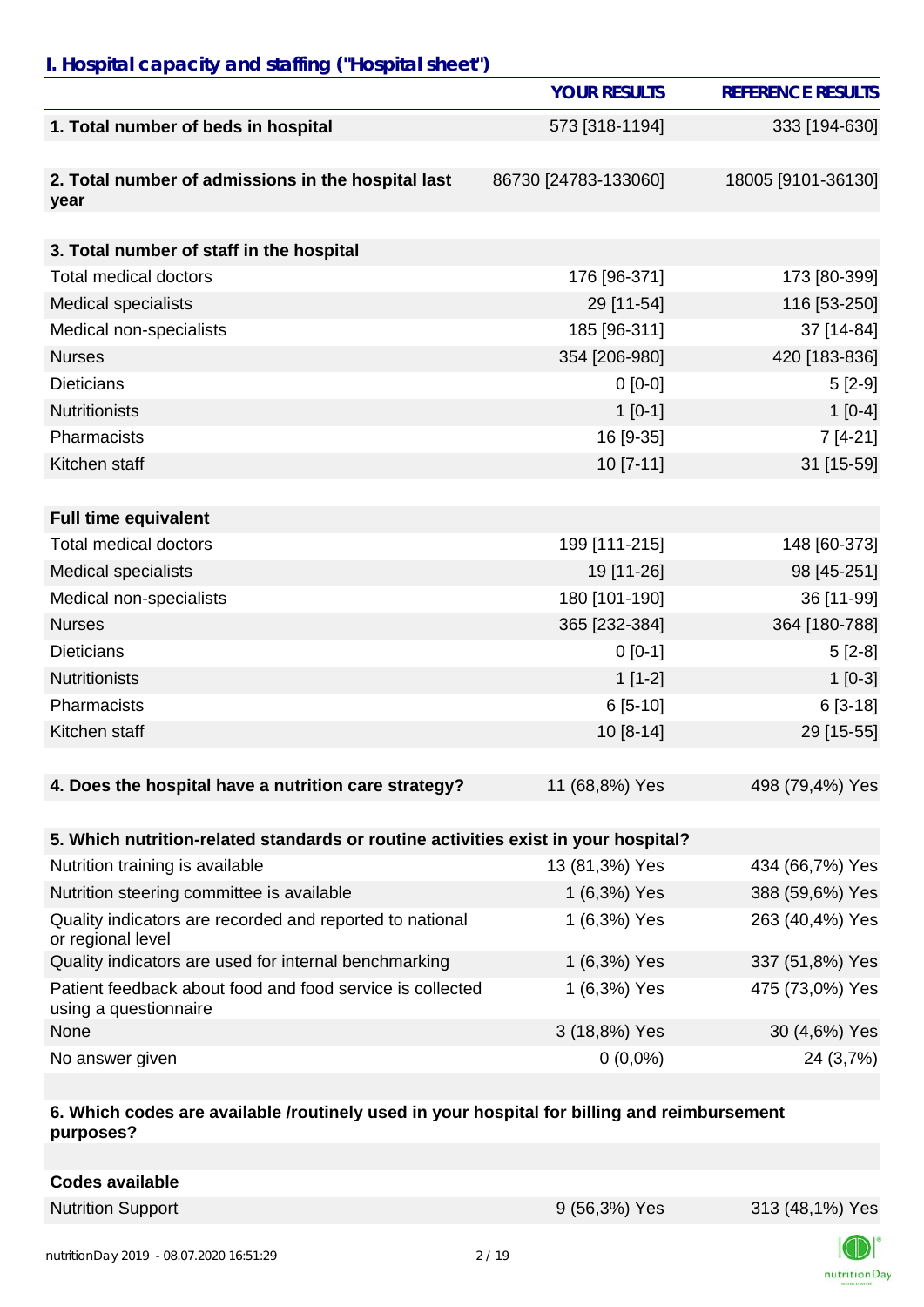| Oral nutrition supplements                                | 8 (50,0%) Yes | 239 (36,7%) Yes |
|-----------------------------------------------------------|---------------|-----------------|
| Parenteral nutrition                                      | 8 (50,0%) Yes | 375 (57,6%) Yes |
| <b>Enteral nutrition</b>                                  | 7 (43,8%) Yes | 334 (51,3%) Yes |
| Dietary counseling                                        | 7 (43,8%) Yes | 235 (36,1%) Yes |
| Specific dietary interventions                            | 7 (43,8%) Yes | 181 (27,8%) Yes |
| Screening for malnutrition                                | 6 (37,5%) Yes | 187 (28,7%) Yes |
| <b>Risk of malnutrition</b>                               | 6 (37,5%) Yes | 160 (24,6%) Yes |
| Malnutrition (in general)                                 | 6 (37,5%) Yes | 294 (45,2%) Yes |
| Severity of malnutrition (i.e. mild, moderate, severe)    | 7 (43,8%) Yes | 280 (43,0%) Yes |
| No information available from billing/finance/controlling | 6 (37,5%) Yes | 109 (16,7%) Yes |
| No answer given                                           |               | 42 (6,5%)       |
|                                                           |               |                 |
| <b>Codes routinely used</b>                               |               |                 |
| <b>Nutrition Support</b>                                  | 7 (43,8%) Yes | 270 (41,5%) Yes |
| Oral nutrition supplements                                | 8 (50,0%) Yes | 209 (32,1%) Yes |
| Parenteral nutrition                                      | 5 (31,3%) Yes | 343 (52,7%) Yes |
| <b>Enteral nutrition</b>                                  | 7 (43,8%) Yes | 307 (47,2%) Yes |
| Dietary counseling                                        | 8 (50,0%) Yes | 198 (30,4%) Yes |
| Specific dietary interventions                            | 7 (43,8%) Yes | 159 (24,4%) Yes |
| Screening for malnutrition                                | 6 (37,5%) Yes | 149 (22,9%) Yes |
| <b>Risk of malnutrition</b>                               | 6 (37,5%) Yes | 128 (19,7%) Yes |
| Malnutrition (in general)                                 | 5 (31,3%) Yes | 255 (39,2%) Yes |
| Severity of malnutrition (i.e. mild, moderate, severe)    | 5 (31,3%) Yes | 242 (37,2%) Yes |
| No information available from billing/finance/controlling | 6 (37,5%) Yes | 120 (18,4%) Yes |
| No answer given                                           |               | 53 (8,1%)       |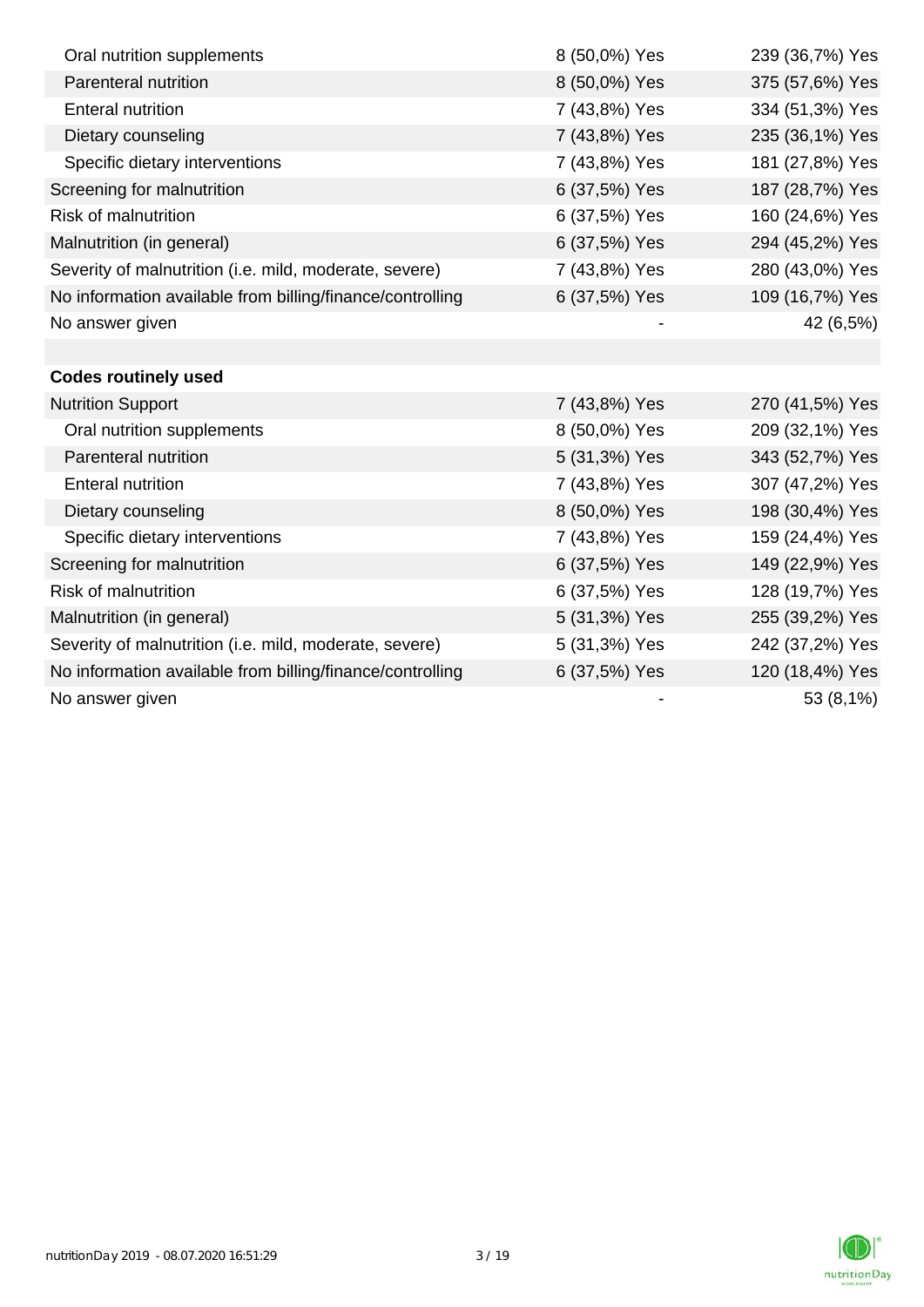### *II. Unit organisation and structures ("Sheet 1a/1b")*

|                                                                       | <b>YOUR RESULTS</b> | <b>REFERENCE RESULTS</b> |
|-----------------------------------------------------------------------|---------------------|--------------------------|
|                                                                       |                     |                          |
| Internal Medicine / General                                           | 1(3,7%)             | 21.1%                    |
| Internal Medicine / Cardiology                                        | 1(3,7%)             | 4.3%                     |
| Internal Medicine / Gastroenterology & hepatology                     | $0(0,0\%)$          | 7.8%                     |
| Internal Medicine / Geriatrics                                        | $0(0,0\%)$          | 9.7%                     |
| Internal Medicine / Infectious diseases                               | 1(3,7%)             | 0.6%                     |
| Internal Medicine / Nephrology                                        | 1(3,7%)             | 1.2%                     |
| Internal Medicine / Oncology (incl. radiotherapy)                     | 1(3,7%)             | 8.1%                     |
| Interdisciplinary                                                     | $0(0,0\%)$          | 3.4%                     |
| Long term care                                                        | 1(3,7%)             | 2.0%                     |
| Neurology                                                             | $0(0,0\%)$          | 3.6%                     |
| Surgery / General                                                     | 10 (37,0%)          | 15.7%                    |
| Surgery/ Cardiac/Vascular/Thoracic                                    | $0(0,0\%)$          | 1.4%                     |
| Surgery / Neurosurgery                                                | 1(3,7%)             | 0.9%                     |
| Surgery / Orthopedic                                                  | $0(0,0\%)$          | 4.2%                     |
| Trauma                                                                | $0(0,0\%)$          | 0.9%                     |
| Ear Nose Throat (ENT)                                                 | $0(0,0\%)$          | 1.7%                     |
| Gynecology / Obstetrics                                               | 1(3,7%)             | 1.4%                     |
| <b>Pediatrics</b>                                                     | $0(0,0\%)$          | 0.1%                     |
| Psychiatry                                                            | $0(0,0\%)$          | 0.9%                     |
| <b>Others</b>                                                         | $9(33,3\%)$         | 11.1%                    |
|                                                                       |                     |                          |
| 2. Number of registered inpatients at noon                            | 15 [10-35]          | 25 [19-32]               |
| 3. Total bed capacity of the unit                                     | 39 [26-53]          | 30 [24-40]               |
|                                                                       |                     |                          |
| 4. Number of each type of staff in the unit for TODAY's morning shift |                     |                          |
|                                                                       |                     |                          |
| <b>Fully trained</b>                                                  |                     |                          |
| <b>Medical doctors</b>                                                | $5[3-9]$            | $4[2-7]$                 |
| <b>Nurses</b>                                                         | $8[6-12]$           | $5[3-8]$                 |
| Nursing aides                                                         | $3[2-6]$            | $2[1-4]$                 |
| <b>Dieticians</b>                                                     | $0[0-1]$            | $1[0-1]$                 |
| <b>Nutritionists</b>                                                  | $0 [0-0]$           | $0[0-1]$                 |
| Administrative staff                                                  | $1[0-1]$            | $1[0-1]$                 |
| Other staff involved in patient care                                  | $1[0-4]$            | $1[0-2]$                 |
|                                                                       |                     |                          |
| In training                                                           |                     |                          |

| $2[1-4]$  | $1$ [0-3] |
|-----------|-----------|
| 6 [0-15]  | $0 [0-2]$ |
| $2$ [0-6] | $1$ [0-3] |
|           |           |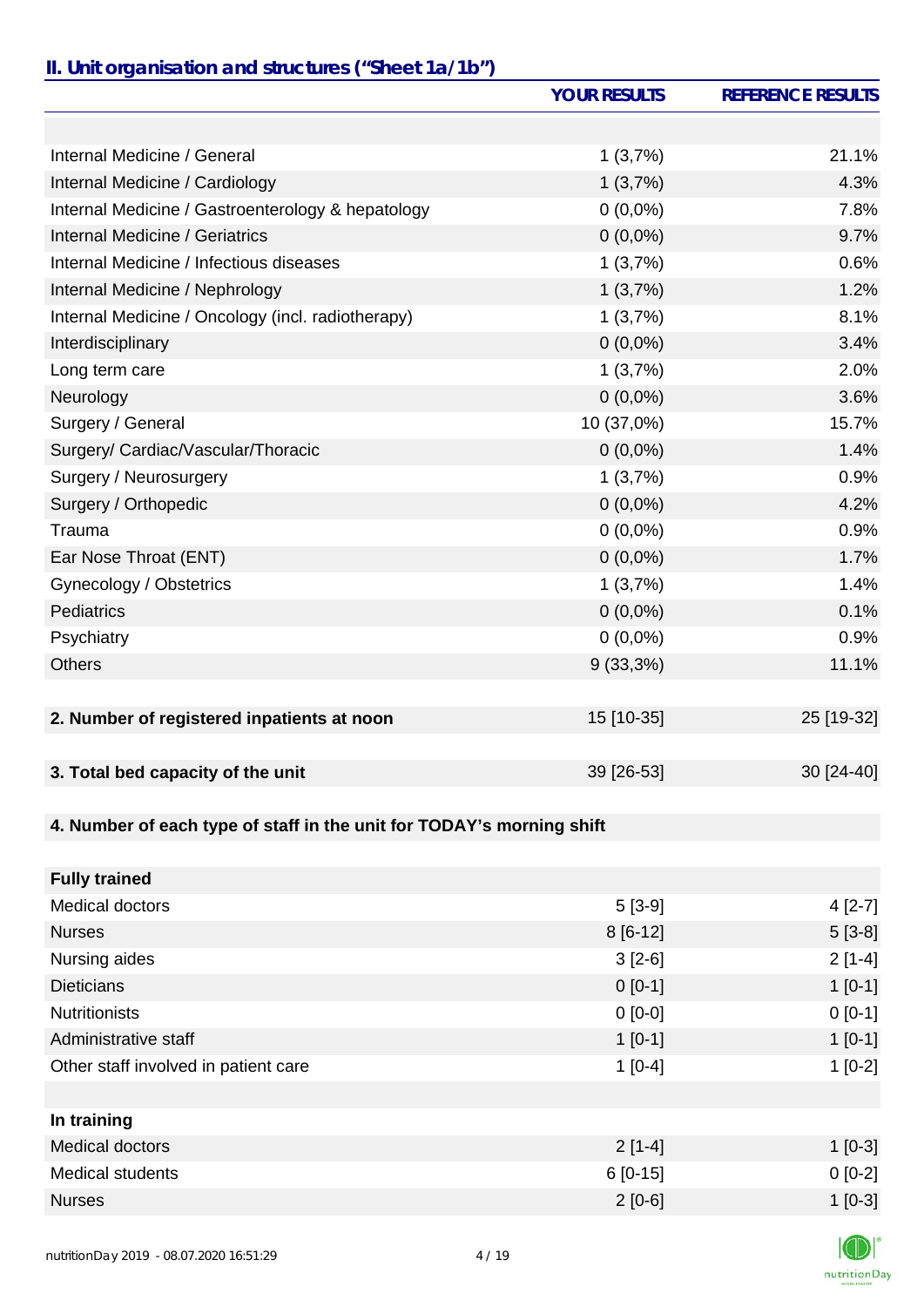| Nursing aides                                                                                       | $0[0-0]$       | $0[0-0]$         |
|-----------------------------------------------------------------------------------------------------|----------------|------------------|
| <b>Dieticians</b>                                                                                   | $0 [0-0]$      | $0[0-0]$         |
| <b>Nutritionists</b>                                                                                | $0 [0-0]$      | $0[0-0]$         |
| Other staff involved in patient care                                                                | $0 [0-1]$      | $0[0-0]$         |
|                                                                                                     |                |                  |
| 5. Is there a nutrition support team in your hospital<br>available?                                 | 17 (89,5%) Yes | 1018 (78,3%) Yes |
| 6. Does the unit have a nutrition care strategy?                                                    | 10 (52,6%) Yes | 984 (75,7%) Yes  |
|                                                                                                     |                |                  |
| 7. Is there a person in your unit responsible for<br>nutrition care?                                | 8 (42,1%) Yes  | 922 (70,9%) Yes  |
| 8. Is there a dietician, nutritionist or dietetic assistant<br>available for your unit?             | 4 (20,0%) Yes  | 1239 (90,8%) Yes |
|                                                                                                     |                |                  |
| 9. Is specific staff responsible for providing feeding<br>assistance to patients during meal times? | 10 (52,6%) Yes | 780 (60,0%) Yes  |
|                                                                                                     |                |                  |
| 10. How do you MAINLY screen/monitor patients for<br>malnutrition?                                  |                |                  |
| At admission                                                                                        |                |                  |
| No routine screening                                                                                | 7 (25,9%) Yes  | 109 (7,6%)       |
| No fixed criteria                                                                                   | 1 (3,7%) Yes   | 21(1,5%)         |
| Experience / visual assessment only                                                                 | 2 (7,4%) Yes   | 102 (7,1%)       |
| Weighing / BMI only                                                                                 | 8 (29,6%) Yes  | 201 (14,1%)      |
| <b>Nutritional Risk Screening (NRS) 2002</b>                                                        | 1 (3,7%) Yes   | 462 (32,3%)      |
| <b>Malnutrition Universal Screening Tool (MUST)</b>                                                 | 1 (3,7%) Yes   | 81 (5,7%)        |
| Malnutrition Screening tool (MST)                                                                   |                | 115 (8,0%)       |
| <b>SNAQ</b>                                                                                         |                | 13 (0,91%)       |
| Other formal tool                                                                                   |                | 249 (17,4%)      |
| I do not know                                                                                       |                | 11 (0,77%)       |
| Missing                                                                                             | 7(25,9%)       | 66 (4,6%)        |
|                                                                                                     |                |                  |
| <b>During hospital stay</b>                                                                         |                |                  |
| No routine monitoring                                                                               | 2 (7,4%) Yes   | 133 (9,3%)       |
| No fixed criteria                                                                                   | 1 (3,7%) Yes   | 118 (8,3%)       |
| Experience / visual assessment only                                                                 | 4 (14,8%) Yes  | 235 (16,4%)      |
| Weighing / BMI only                                                                                 | 7 (25,9%) Yes  | 471 (32,9%)      |
| Other formal tool                                                                                   | 6 (22,2%) Yes  | 375 (26,2%)      |
| I do not know                                                                                       |                | 32(2,2%)         |
| Missing                                                                                             | 7(25,9%)       | 66 (4,6%)        |
|                                                                                                     |                |                  |
| 11a. Do you routinely use guidelines or standards for<br>nutrition care?                            | 16 (84,2%) Yes | 1043 (82,1%) Yes |

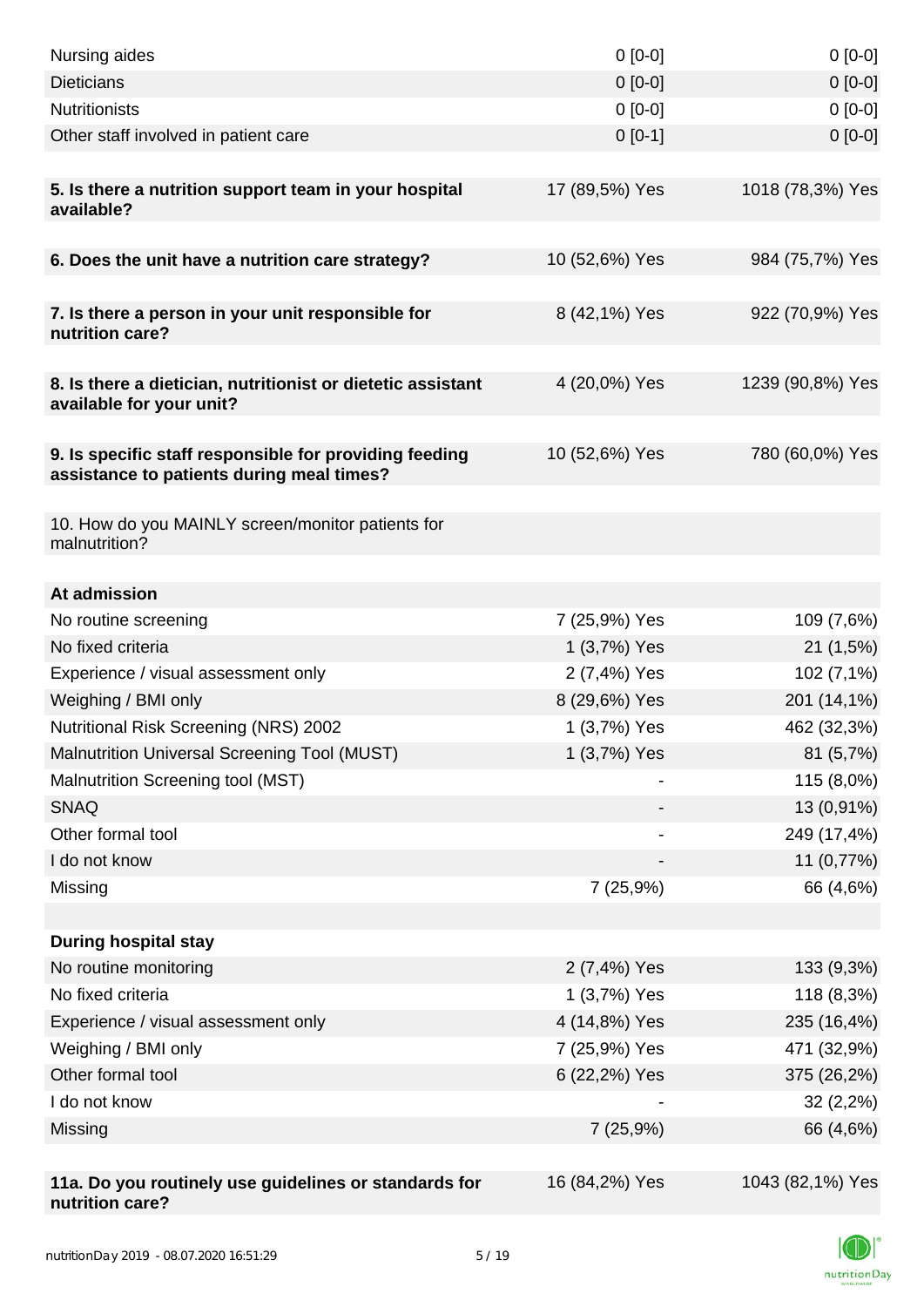| 11b. If yes, which one is mainly used?  |               |             |
|-----------------------------------------|---------------|-------------|
| International guidelines                | 9 (56,3%) Yes | 257 (24,6%) |
| National guidelines                     | 2 (12,5%) Yes | 166 (15,9%) |
| Standards on hospital level             | 1 (6,3%) Yes  | 378 (36,2%) |
| Standards on unit level                 | 1 (6,3%) Yes  | 65 (6,2%)   |
| Individual patient nutrition care plans | 3 (18,8%) Yes | 155 (14,9%) |
| Other                                   |               | $11(1,1\%)$ |
| Missing                                 |               | $11(1,1\%)$ |
|                                         |               |             |

# **12. What is routinely done in your unit for given patient groups?**

| At risk                                                    |                |             |
|------------------------------------------------------------|----------------|-------------|
| Watchful waiting                                           | 6 (22,2%) Yes  | 399 (27,9%) |
| Discuss nutrition care activities during ward rounds       | 11 (40,7%) Yes | 614 (42,9%) |
| Develop an individual nutrition care plan                  | 13 (48,1%) Yes | 720 (50,3%) |
| Initiate treatment / nutrition intervention                | 15 (55,6%) Yes | 820 (57,3%) |
| Consult a nutrition expert (dietician, nutritionist, etc.) | 14 (51,9%) Yes | 828 (57,9%) |
| Consult a medical professional                             | 12 (44,4%) Yes | 505 (35,3%) |
| Calculate energy requirements                              | 14 (51,9%) Yes | 652 (45,6%) |
| Calculate protein requirements                             | 14 (51,9%) Yes | 630 (44,1%) |
|                                                            |                |             |
| <b>Malnourished</b>                                        |                |             |
| Watchful waiting                                           | 4 (14,8%) Yes  | 280 (19,6%) |
| Discuss nutrition care activities during ward rounds       | 14 (51,9%) Yes | 675 (47,2%) |
| Develop an individual nutrition care plan                  | 17 (63,0%) Yes | 792 (55,4%) |
| Initiate treatment / nutrition intervention                | 19 (70,4%) Yes | 884 (61,8%) |
| Consult a nutrition expert (dietician, nutritionist, etc.) | 16 (59,3%) Yes | 823 (57,6%) |
| Consult a medical professional                             | 9 (33,3%) Yes  | 579 (40,5%) |
| Calculate energy requirements                              | 15 (55,6%) Yes | 763 (53,4%) |
| Calculate protein requirements                             | 15 (55,6%) Yes | 745 (52,1%) |
|                                                            |                |             |
| <b>Every patient</b>                                       |                |             |
| Watchful waiting                                           | 10 (37,0%) Yes | 700 (49,0%) |
| Discuss nutrition care activities during ward rounds       | 2 (7,4%) Yes   | 358 (25,0%) |
| Develop an individual nutrition care plan                  | 1 (3,7%) Yes   | 250 (17,5%) |
| Initiate treatment / nutrition intervention                |                | 197 (13,8%) |
| Consult a nutrition expert (dietician, nutritionist, etc.) |                | 264 (18,5%) |
| Consult a medical professional                             | 4 (14,8%) Yes  | 307 (21,5%) |
| Calculate energy requirements                              | 1 (3,7%) Yes   | 186 (13,0%) |
| Calculate protein requirements                             | 1 (3,7%) Yes   | 168 (11,7%) |
|                                                            |                |             |
| <b>Never</b>                                               |                |             |
| Watchful waiting                                           | 1 (3,7%) Yes   | 105 (7,3%)  |
|                                                            |                |             |

К nutritionDay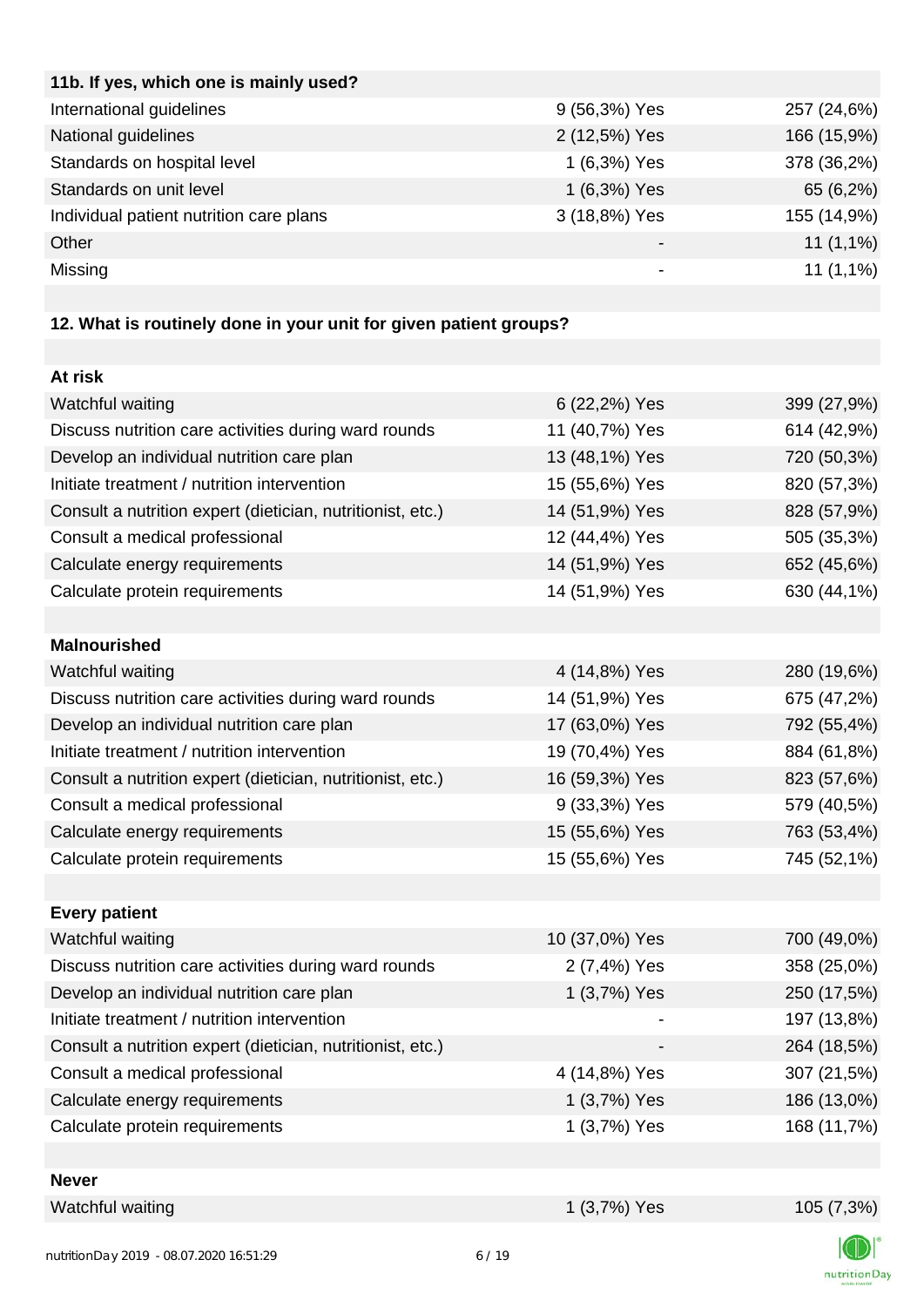| Discuss nutrition care activities during ward rounds               |                | 77 (5,4%)    |
|--------------------------------------------------------------------|----------------|--------------|
| Develop an individual nutrition care plan                          |                | 62 (4,3%)    |
| Initiate treatment / nutrition intervention                        |                | 19 (1,3%)    |
| Consult a nutrition expert (dietician, nutritionist, etc.)         | 2 (7,4%) Yes   | 20 (1,4%)    |
| Consult a medical professional                                     |                | 146 (10,2%)  |
| Calculate energy requirements                                      | 2 (7,4%) Yes   | 141 (9,9%)   |
| Calculate protein requirements                                     | 2 (7,4%) Yes   | 165 (11,5%)  |
|                                                                    |                |              |
| I do not know                                                      |                |              |
| Watchful waiting                                                   | 1 (3,7%) Yes   | 71 (5,0%)    |
| Discuss nutrition care activities during ward rounds               |                | 54 (3,8%)    |
| Develop an individual nutrition care plan                          |                | 41 (2,9%)    |
| Initiate treatment / nutrition intervention                        |                | 34 (2,4%)    |
| Consult a nutrition expert (dietician, nutritionist, etc.)         | 1 (3,7%) Yes   | 33(2,3%)     |
| Consult a medical professional                                     | 2 (7,4%) Yes   | 86 (6,0%)    |
| Calculate energy requirements                                      | 1 (3,7%) Yes   | 65 (4,5%)    |
| Calculate protein requirements                                     | 1 (3,7%) Yes   | 71 (5,0%)    |
|                                                                    |                |              |
| 13. When do you routinely weigh your patients?                     |                |              |
| at admission                                                       | 7 (25,9%) Yes  | 928 (64,9%)  |
| Within 24 hours                                                    | 1 (3,7%) Yes   | 210 (14,7%)  |
| Within 48 hours                                                    | 1 (3,7%) Yes   | 79 (5,5%)    |
| Within 72 hours                                                    |                | 39 (2,7%)    |
| Every week                                                         | 1 (3,7%) Yes   | 627 (43,8%)  |
| Occasionally                                                       | 3 (11,1%) Yes  | 158 (11,0%)  |
| When requested                                                     | 14 (51,9%) Yes | 728 (50,9%)  |
| At discharge                                                       | 1 (3,7%) Yes   | 67 (4,7%)    |
| Never                                                              |                | 17 (1,2%)    |
| I do not know                                                      |                | 6(0,42%)     |
| No answer given                                                    | 3(16,7%)       | 69 (4,8%)    |
|                                                                    |                |              |
| 14. What do you do to support adequate food intake of patients?    |                |              |
| Offer additional meals or in between snacks                        | 15 (55,6%) Yes | 1096 (76,6%) |
| Offer meal choices                                                 | 9 (33,3%) Yes  | 1055 (73,8%) |
| Offer different portion sizes                                      | 7 (25,9%) Yes  | 934 (65,3%)  |
| Consider food presentation                                         | 2 (7,4%) Yes   | 502 (35,1%)  |
| Change food texture/consistency as needed                          | 8 (29,6%) Yes  | 1175 (82,2%) |
| Consider patient problems with eating and drinking                 | 16 (59,3%) Yes | 1166 (81,5%) |
| Ensure that mealtimes are undisturbed/protected<br>mealtime policy | 4 (14,8%) Yes  | 324 (22,7%)  |
| Promote positive eating environment                                | 4 (14,8%) Yes  | 419 (29,3%)  |
| Consider cultural/religious preferences                            | 4 (14,8%) Yes  | 903 (63,1%)  |
| Consider patient allergies / intolerances                          | 13 (48,1%) Yes | 1045 (73,1%) |
| Other                                                              | 1 (3,7%) Yes   | 103 (7,2%)   |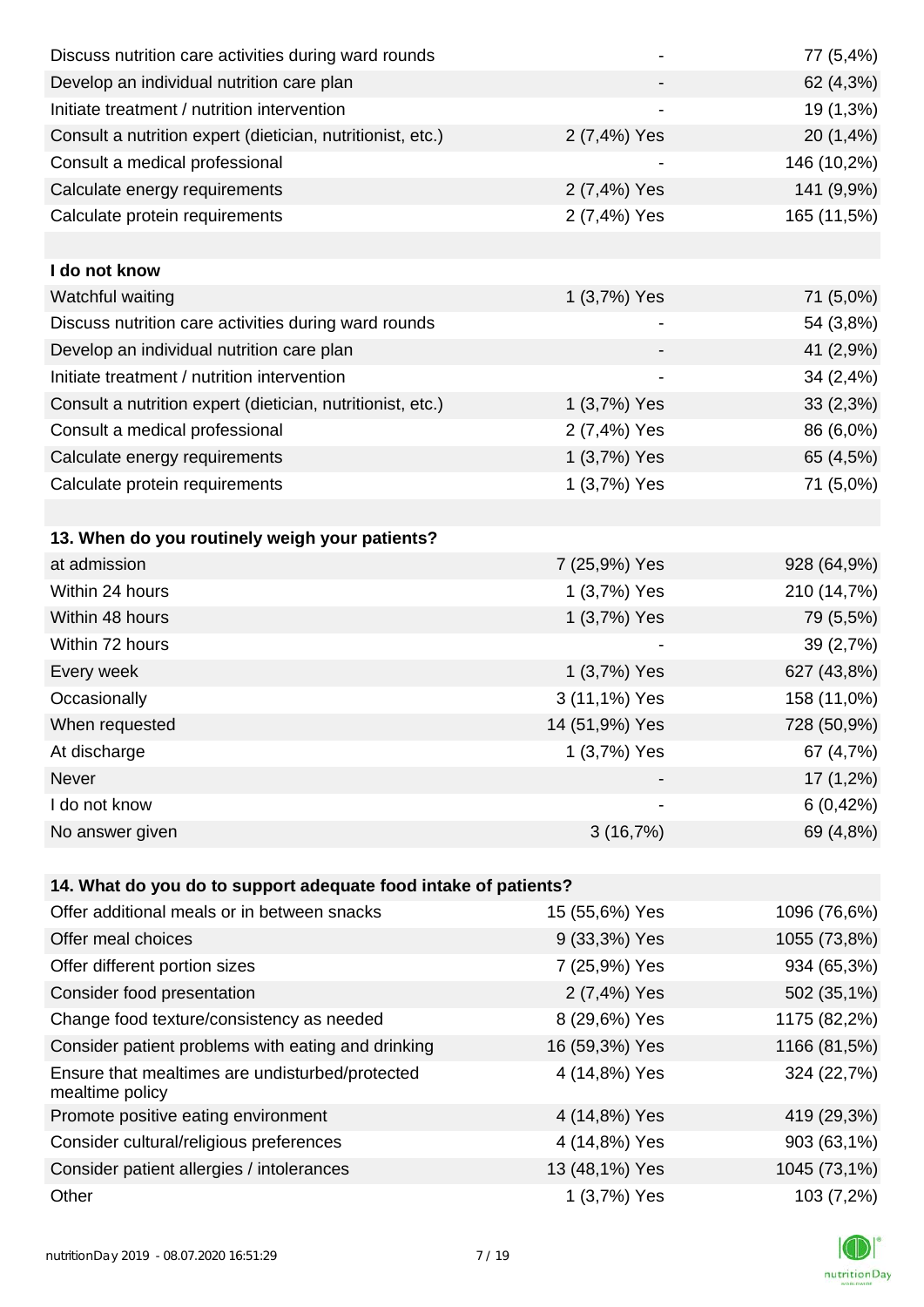| I do not know                                                                        |               | 26 (1,8%)       |
|--------------------------------------------------------------------------------------|---------------|-----------------|
| No answer given                                                                      | 7 (25,9%)     | 67 (4,7%)       |
|                                                                                      |               |                 |
| 15. Which nutrition-related standards or routine activities exist in your unit?      |               |                 |
| Nutrition training is available                                                      | 7 (25,9%) Yes | 821 (57,4%)     |
| Reporting of nutrition related information to hospital<br>managers                   | 6 (22,2%) Yes | 608 (42,5%)     |
| Quality indicators are recorded and reported to national<br>or regional level        |               | 448 (31,3%)     |
| Quality indicators are used for internal benchmarking                                | 1 (3,7%) Yes  | 513 (35,9%)     |
| Patient feedback about food and food service is collected<br>using a questionnaire   | 2 (7,4%) Yes  | 884 (61,8%)     |
| None                                                                                 | 6 (22,2%) Yes | 41 (2,9%)       |
| I do not know                                                                        | 2 (7,4%) Yes  | 61 (4,3%)       |
| No answer given                                                                      | 8(29,6%)      | 151 (10,6%)     |
|                                                                                      |               |                 |
| 16. At admission what is asked and documented?                                       |               |                 |
| Change in weight                                                                     | 6 (22,2%) Yes | 1104 (77,2%)    |
| Eating habits/difficulties                                                           | 7 (25,9%) Yes | 1041 (72,8%)    |
| Nutrition before admission                                                           | 5 (18,5%) Yes | 823 (57,6%)     |
| None                                                                                 | 8 (29,6%) Yes | 18 (1,3%)       |
| I do not know                                                                        | 1 (3,7%) Yes  | 33(2,3%)        |
| No answer given                                                                      | 8(29,6%)      | 153 (10,7%)     |
|                                                                                      |               |                 |
| 17. On what forms is there a specific part about eating, nutrition or malnutrition?  |               |                 |
|                                                                                      |               |                 |
| a. Patient Record has a section for                                                  |               |                 |
|                                                                                      |               |                 |
| indicating if the patient is malnourished or at risk of<br>malnutrition              | 2 (7,4%) Yes  | 1037 (72,5%)    |
| nutrition treatment                                                                  | 7 (25,9%) Yes | 837 (58,5%)     |
| None                                                                                 | 9 (33,3%) Yes | 65 (4,5%)       |
| I do not know                                                                        | 2 (7,4%) Yes  | 42 (2,9%)       |
|                                                                                      |               |                 |
| b. Discharge Letter                                                                  |               |                 |
| summarizes nutrition treatment received during stay                                  | 9 (33,3%) Yes | 592 (41,4%)     |
| makes future nutrition-related recommendations                                       | 7 (25,9%) Yes | 816 (57,1%)     |
| None                                                                                 | 7 (25,9%) Yes | 137 (9,6%)      |
| I do not know                                                                        | 1 (3,7%) Yes  | 128 (9,0%)      |
|                                                                                      |               |                 |
| 18. Do you provide brochures about malnutrition to<br>at risk/malnourished patients? | 7 (36,8%) Yes | 519 (45,2%) Yes |
|                                                                                      |               |                 |
| 19. Who filled in this sheet?                                                        |               |                 |
| <b>Head staff</b>                                                                    | 1 (3,7%) Yes  | 411 (28,7%)     |
| Dietician                                                                            | 4 (14,8%) Yes | 717 (50,1%)     |
| <b>Nurse</b>                                                                         | 4 (14,8%) Yes | 388 (27,1%)     |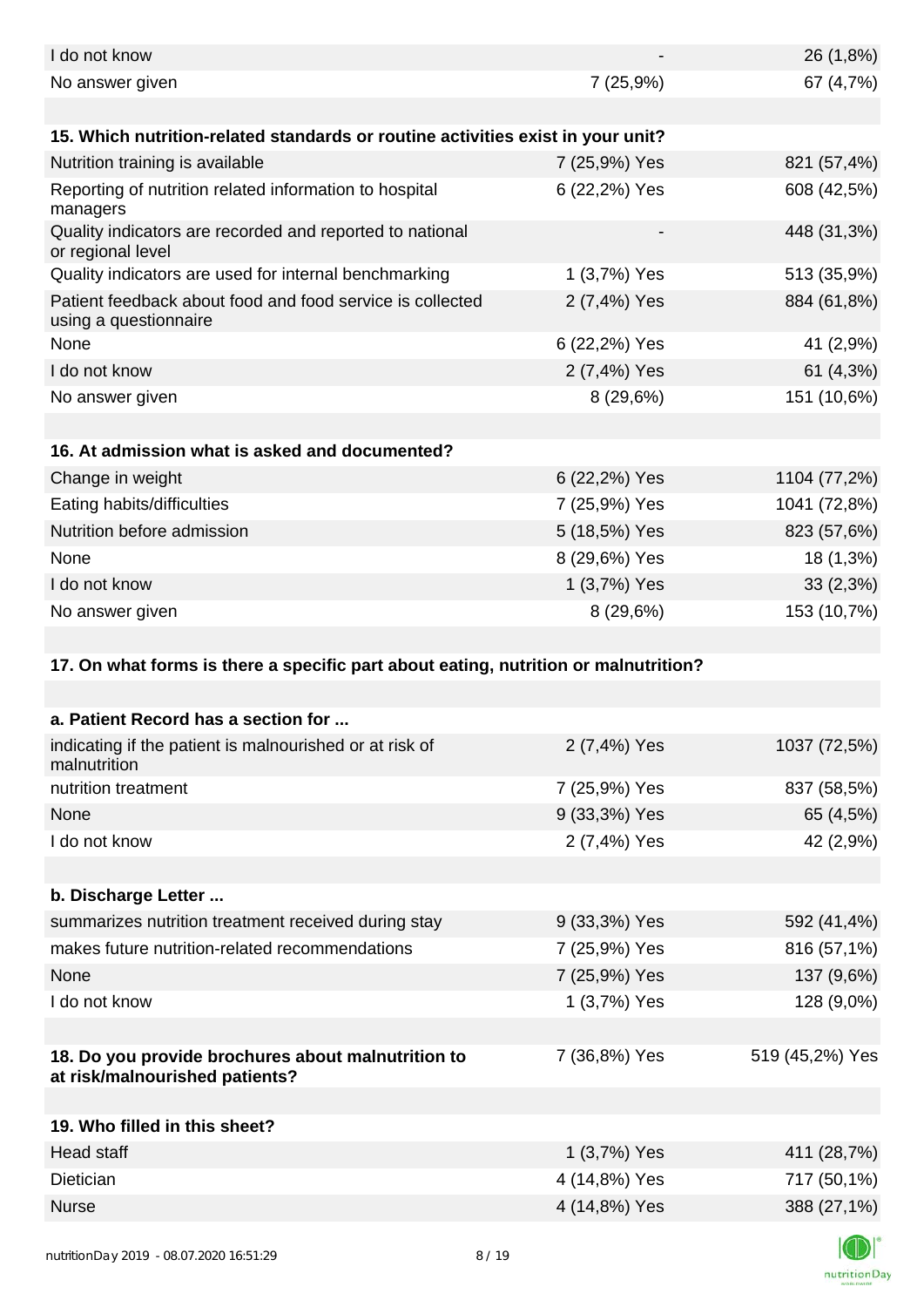| Physician            | 3 (11,1%) Yes            | 175 (12,2%) |
|----------------------|--------------------------|-------------|
| Administrative staff | 1 (3,7%) Yes             | 13 (0,91%)  |
| Other                | 9 (33,3%) Yes            | 71 (5,0%)   |
| None                 | $\overline{\phantom{0}}$ |             |
| I do not know        | $\overline{\phantom{0}}$ | 15 (1,0%)   |

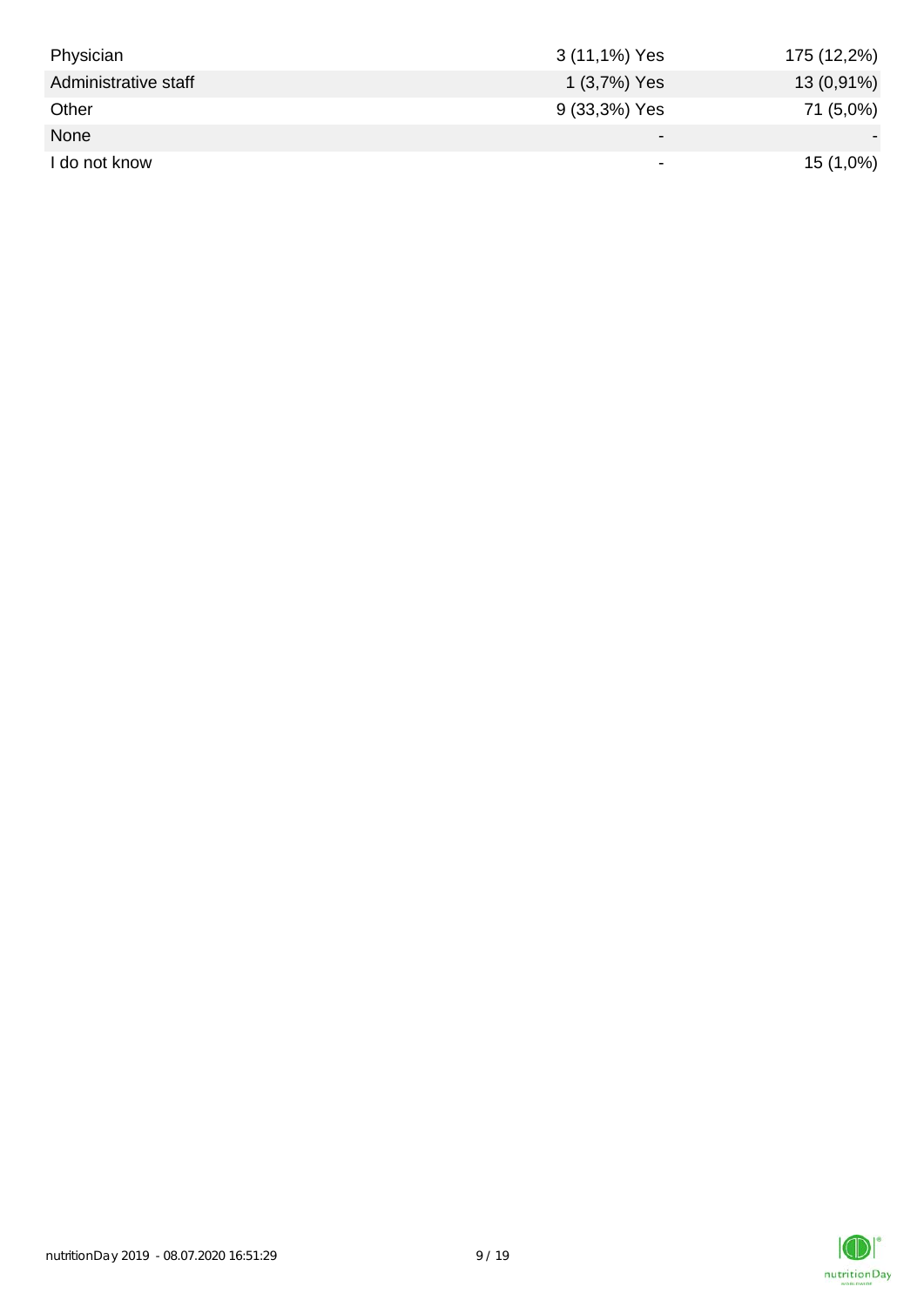|                                                                                         | <b>YOUR RESULTS</b> | <b>REFERENCE RESULTS</b> |
|-----------------------------------------------------------------------------------------|---------------------|--------------------------|
|                                                                                         |                     |                          |
| Total                                                                                   | 239                 | 27195                    |
| Age                                                                                     | 53 [40-65]          | 67 [53-78]               |
| Female                                                                                  | 131 (54,8%)         | 13525 (49,7%)            |
| Weight                                                                                  | $57,6 \pm 14,4$     | $69,9+18,9$              |
| Height                                                                                  | $158 + 8$           | $165 \pm 10$             |
| <b>BMI</b>                                                                              | $22,8+5,1$          | $25,5+5,9$               |
|                                                                                         |                     |                          |
| 1. This hospital admission was                                                          |                     |                          |
| planned                                                                                 | 82 (34,3%)          | 9881 (36,3%)             |
| an emergency                                                                            | 157 (65,7%)         | 14977 (55,1%)            |
| I do not know                                                                           |                     | 2337 (8,6%)              |
| No answer given                                                                         |                     |                          |
|                                                                                         |                     |                          |
| 2a. Diagnosis at admission                                                              |                     |                          |
| 0100 Infectious and parasitic diseases                                                  | 48 (20,1%)          | 2442 (9,0%)              |
| 0200 Neoplasms                                                                          | 30 (12,6%)          | 4873 (17,9%)             |
| 0300 Blood and bloodforming organs and the immune<br>mechanism                          | 14 (5,9%)           | 1724 (6,3%)              |
| 0400 Endocrine, nutritional and metabolic diseases                                      | 37 (15,5%)          | 3266 (12,0%)             |
| 0500 Mental health                                                                      | 1(0,42%)            | 1218 (4,5%)              |
| 0600 Nervous system                                                                     | 24 (10,0%)          | 2493 (9,2%)              |
| 0700 Eye and adnexa                                                                     |                     | 339 (1,2%)               |
| 0800 Ear and mastoid process                                                            |                     | 172 (0,63%)              |
| 0900 Circulatory system                                                                 | 24 (10,0%)          | 5629 (20,7%)             |
| 1000 Respiratory system                                                                 | 12 (5,0%)           | 4217 (15,5%)             |
| 1100 Digestive system                                                                   | 48 (20,1%)          | 6840 (25,2%)             |
| 1200 Skin and subcutaneous tissue                                                       | 21 (8,8%)           | 1244 (4,6%)              |
| 1300 Musculoskeletal system and connective tissue                                       | 24 (10,0%)          | 4246 (15,6%)             |
| 1400 Genitourinary system                                                               | 18 (7,5%)           | 2809 (10,3%)             |
| 1500 Pregnancy, childbirth and the puerperium                                           | 21 (8,8%)           | 222 (0,82%)              |
| 1600 Conditions originating in the perinatal period                                     |                     | 36 (0,13%)               |
| 1700 Congenital/chromosomal abnormalities                                               |                     | 52 (0,19%)               |
| 1800 Symptoms, signs, abnormal clinical/lab findings                                    | 7(2,9%)             | 1319 (4,9%)              |
| 1900 Injury, poisoning                                                                  | 33 (13,8%)          | 724 (2,7%)               |
| 2000 External causes of morbidity and mortality (e.g.<br>transport accidents, assaults) | 10(4,2%)            | 671 (2,5%)               |
| 2100 Factors influencing health status and contact with<br>health services              | 1(0,42%)            | 990 (3,6%)               |
| No answer given                                                                         |                     |                          |

## **3. Which conditions/comorbidities does this patient have?**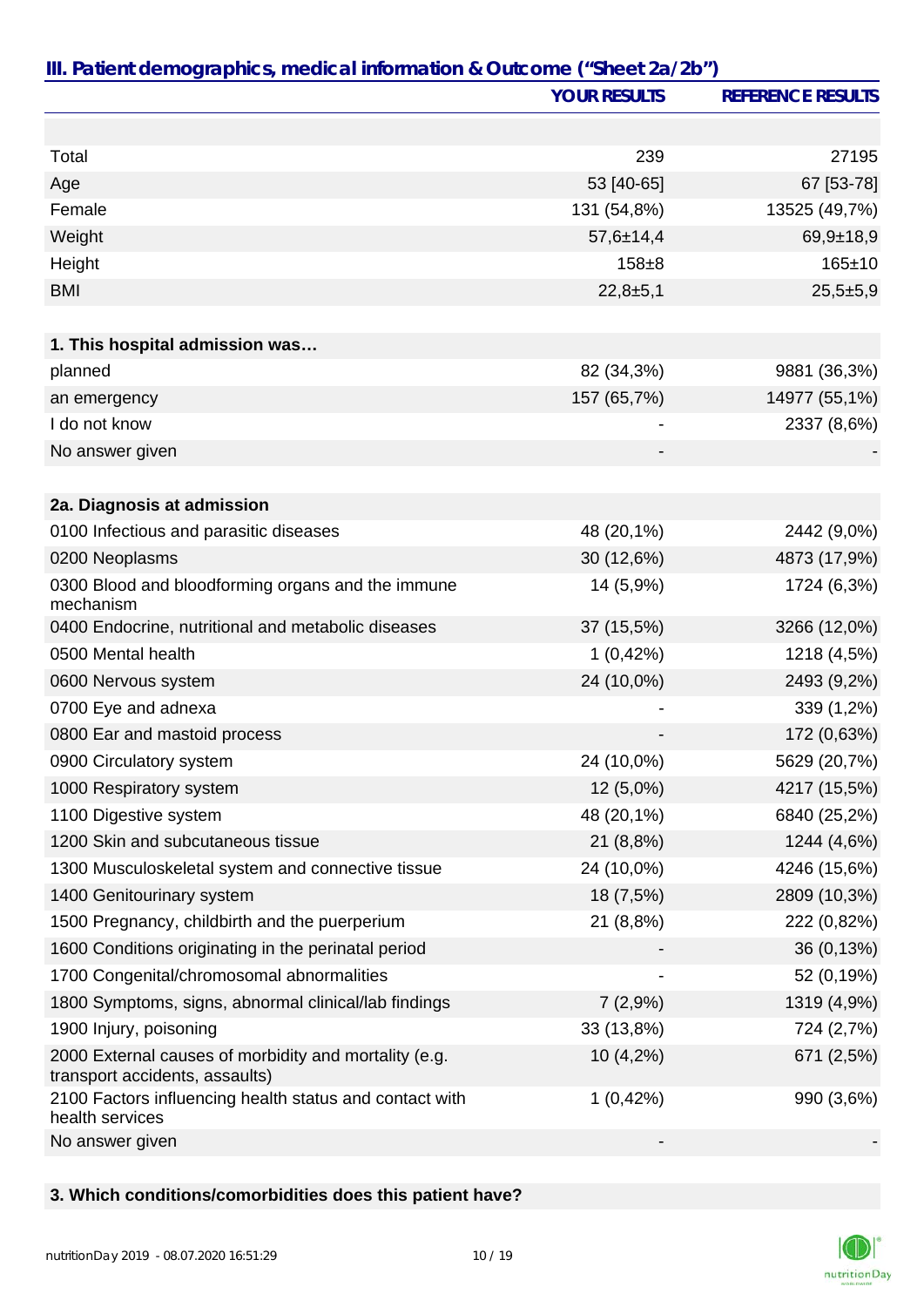| Cardiac insufficiency                                | 23 (10,4%)  | 5264 (21,3%)  |
|------------------------------------------------------|-------------|---------------|
| Myocardial infarction                                | 21 (9,5%)   | 1338 (5,5%)   |
| Chronic lung disease                                 | 18 (8,2%)   | 3466 (14,1%)  |
| Cerebral vascular disease                            | 13 (6,0%)   | 2274 (9,3%)   |
| Peripheral vascular disease                          | $7(3,2\%)$  | 2842 (11,6%)  |
| Chronic liver disease                                | 16 (7,3%)   | 1477 (6,1%)   |
| Chronic kidney disease                               | 16 (7,5%)   | 2817 (11,6%)  |
| <b>Diabetes</b>                                      | 87 (38,2%)  | 5968 (24,2%)  |
| Cancer                                               | 28 (12,7%)  | 5709 (23,2%)  |
| Infection                                            | 58 (25,3%)  | 3578 (14,6%)  |
| Dementia                                             | 3(1,4%)     | 1229 (5,1%)   |
| Major depressive disorder                            | $2(0,90\%)$ | 1233 (5,1%)   |
| Other chronic mental disorder                        | 1(0,45%)    | 1229 (5,1%)   |
| Other chronic disease                                | 26 (11,7%)  | 6369 (25,9%)  |
| None                                                 | 54 (22,6%)  | 4869 (17,9%)  |
|                                                      |             |               |
| 4a. Previous operation during this hospital stay     |             |               |
| Yes, planned                                         | 31 (13,0%)  | 5304 (19,5%)  |
| Yes, acute                                           | 35 (14,6%)  | 1634 (6,0%)   |
| <b>No</b>                                            | 159 (66,5%) | 17917 (65,9%) |
| I do not know                                        | $3(1,3\%)$  | 313 (1,2%)    |
| Missing                                              | 11 (4,6%)   | 2027 (7,5%)   |
|                                                      |             |               |
| Days since operation                                 | $3[2-7]$    | $3[1-11]$     |
|                                                      |             |               |
| 4b. Planned operation during this hospital stay      |             |               |
| Yes, today or tomorrow                               | $9(3,8\%)$  | 1998 (7,3%)   |
| Yes, later                                           | 31 (13,0%)  | 1411 (5,2%)   |
| No                                                   | 163 (68,2%) | 19908 (73,2%) |
| I do not know                                        | 14 (5,9%)   | 1082 (4,0%)   |
| Missing                                              | 22 (9,2%)   | 2796 (10,3%)  |
|                                                      |             |               |
| 5. Previous ICU admission during this hospital stay? | 20 (8,6%)   | 2731 (10,6%)  |
| (Yes)                                                |             |               |
| 6. Is this patient terminally ill?                   | 14 (5,9%)   | 1729 (6,4%)   |
|                                                      |             |               |
| 7. Fluid status                                      |             |               |
| Normal                                               | 187 (78,2%) | 20820 (76,6%) |
| Overloaded                                           | 9(3,8%)     | 1466 (5,4%)   |
| Dehydrated                                           | 37 (15,5%)  | 1298 (4,8%)   |
| I do not know                                        | 6(2,5%)     | 3611 (13,3%)  |
| Missing                                              |             |               |

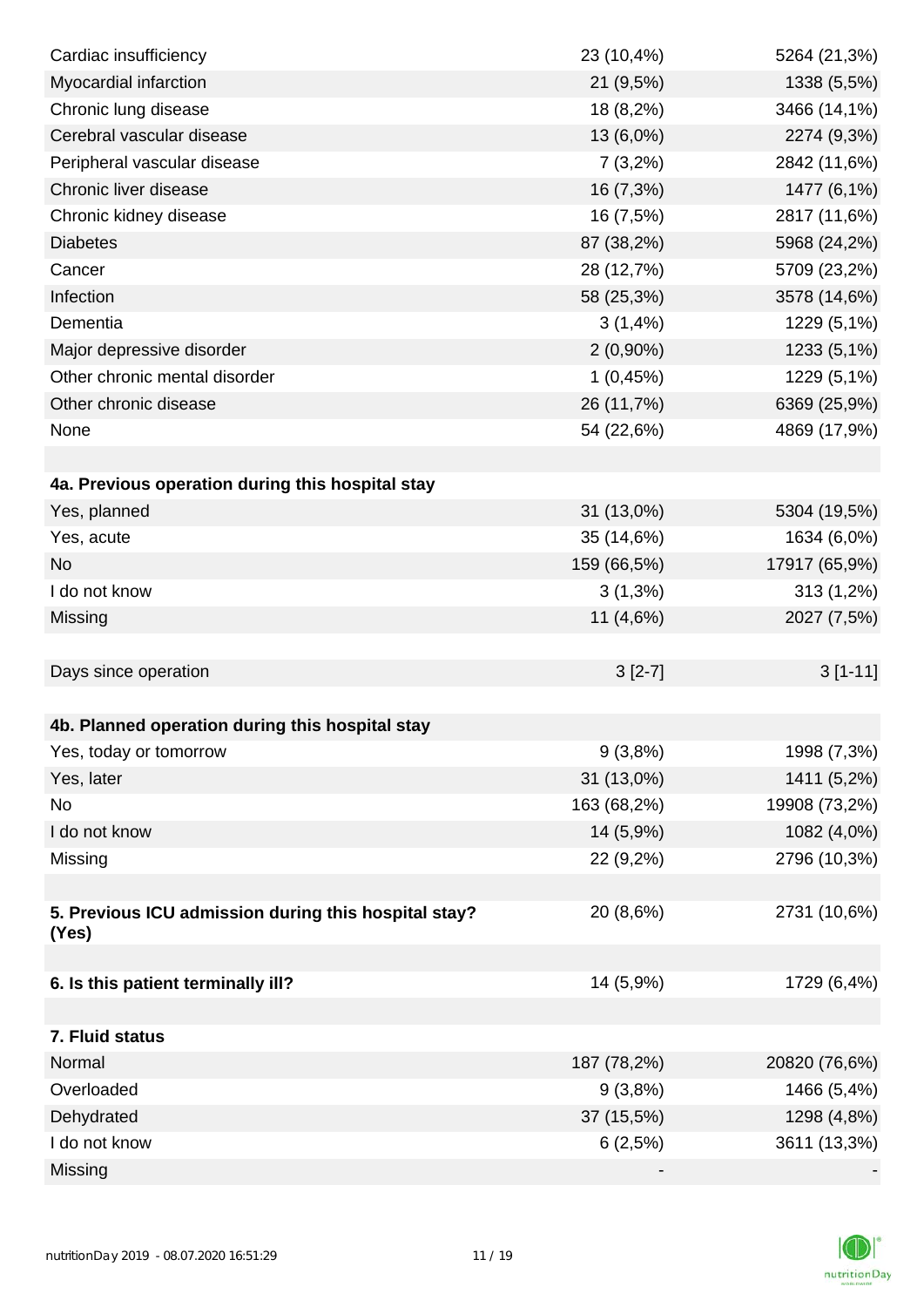| 8. Number of different medications planned                                               |             |               |
|------------------------------------------------------------------------------------------|-------------|---------------|
| Oral                                                                                     | $4[3-6]$    | $5[2-8]$      |
| Other                                                                                    | $2[1-3]$    | $2[1-4]$      |
|                                                                                          |             |               |
| 9. Was this patient identified as malnourished or at risk of malnutrition?               |             |               |
| Malnourished                                                                             | 48 (20,1%)  | 3264 (12,0%)  |
| At risk                                                                                  | 56 (23,4%)  | 4856 (17,9%)  |
| <b>No</b>                                                                                | 132 (55,2%) | 16820 (61,8%) |
| I do not know                                                                            | $3(1,3\%)$  | 2255 (8,3%)   |
| Missing                                                                                  |             |               |
|                                                                                          |             |               |
| 10. IV Fluids                                                                            |             |               |
| Electrolyte solution (NaCl, Ringers lactate, etc)                                        | 94 (39,3%)  | 9496 (34,9%)  |
| 5% Glucose solution                                                                      | 10 (4,2%)   | 2615 (9,6%)   |
|                                                                                          |             |               |
| 11. Number of ONS drinks planned                                                         | $1[0-2]$    | $0[0-0]$      |
|                                                                                          |             |               |
| 12. Nutrition intake                                                                     |             |               |
| Regular hospital food                                                                    | 116 (48,5%) | 15788 (58,1%) |
| Fortified/enriched hospital food                                                         | 89 (37,2%)  | 3133 (11,5%)  |
| Protein/energy supplement (e.g. ONS drinks)                                              | 94 (39,3%)  | 4012 (14,8%)  |
| <b>Enteral nutrition</b>                                                                 | 50 (20,9%)  | 1315 (4,8%)   |
| Parenteral nutrition                                                                     | 12 (5,0%)   | 1286 (4,7%)   |
| Special diet                                                                             | 98 (41,0%)  | 8834 (32,5%)  |
| None                                                                                     | 14 (5,9%)   | 1283 (4,7%)   |
|                                                                                          |             |               |
| 13a. All lines and Tubes                                                                 |             |               |
| <b>Central Venous</b>                                                                    | 8(3,4%)     | 2360 (9,2%)   |
| Peripheral venous access                                                                 | 132 (56,9%) | 12501 (48,7%) |
| Nasogastric                                                                              | 32 (13,8%)  | 680 (2,6%)    |
| Nasojejunal                                                                              | 2(0,86%)    | 135 (0,53%)   |
| Nasoduadenal                                                                             | 1(0,43%)    | 99 (0,39%)    |
| Enterostoma                                                                              |             | 126 (0,49%)   |
| Percutaneous endoscopy/surgical gastrostomy                                              | 1(0,43%)    | 234 (0,91%)   |
| Percutaneous endoscopy/surgical jejunostomy                                              |             | 95 (0,37%)    |
| None                                                                                     | 94 (39,3%)  | 12303 (45,2%) |
|                                                                                          |             |               |
| 13b. Were there complications with nutrition related lines<br>and tubes since admission? |             |               |
| Yes, previously                                                                          | $5(2,1\%)$  | 362 (1,3%)    |
| Yes, ongoing                                                                             | 2(0,84%)    | 227 (0,83%)   |
| <b>No</b>                                                                                | 212 (88,7%) | 21227 (78,1%) |
| I do not know                                                                            | 4(1,7%)     | 2312 (8,5%)   |
| Missing                                                                                  | 16 (6,7%)   | 3067 (11,3%)  |

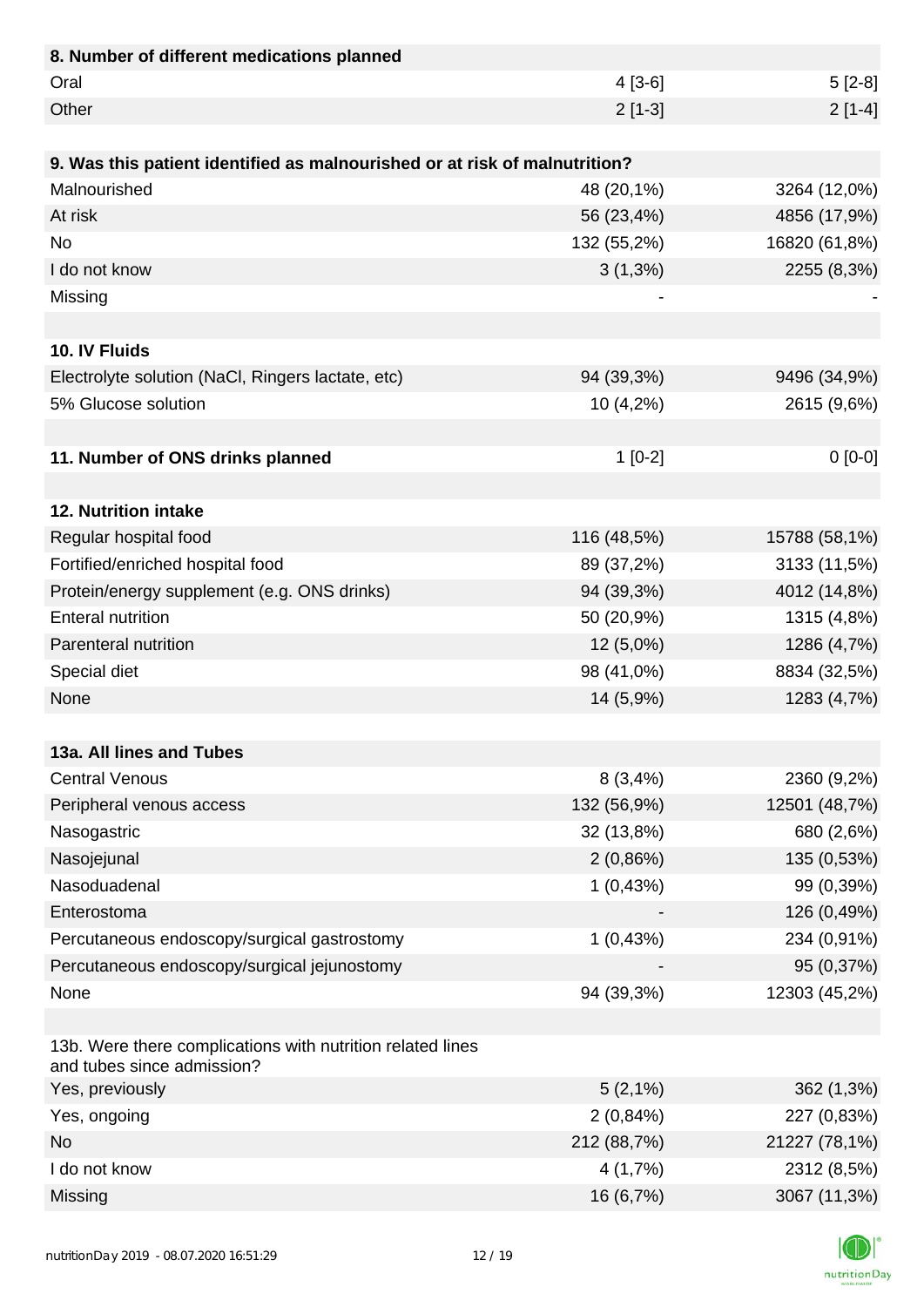| 14. Please indicate if any of the following was done for this patient since admission |             |               |
|---------------------------------------------------------------------------------------|-------------|---------------|
| Energy requirements were determined                                                   | 111 (47,8%) | 9593 (37,3%)  |
| Protein requirements were determined                                                  | 114 (49,1%) | 8543 (33,3%)  |
| Food/Nutrition intake was recorded in the patient record                              | 129 (55,6%) | 11079 (43,1%) |
| Nutrition treatment plan was developed                                                | 117 (50,4%) | 9042 (35,2%)  |
| Nutrition expert was consulted                                                        | 116 (50,0%) | 9313 (36,3%)  |
| Malnutrition status is recorded in the patient record                                 | 83 (35,8%)  | 8238 (32,1%)  |
| None                                                                                  |             |               |
|                                                                                       |             |               |
| 15a. Energy goal                                                                      |             |               |
| $< 500$ kcal                                                                          | 2(0,84%)    | 1046 (3,8%)   |
| 500-999 kcal                                                                          | $3(1,3\%)$  | 269 (0,99%)   |
| 1000-1499 kcal                                                                        | 56 (23,4%)  | 2400 (8,8%)   |
| 1500-1999 kcal                                                                        | 67 (28,0%)  | 8218 (30,2%)  |
| >=2000 kcal                                                                           | 12 (5,0%)   | 2704 (9,9%)   |
| Not determined                                                                        | 84 (35,1%)  | 8749 (32,2%)  |
| I do not know                                                                         | $8(3,3\%)$  | 2265 (8,3%)   |
| Missing                                                                               | 7(2,9%)     | 1544 (5,7%)   |
|                                                                                       |             |               |
| 15b. Energy intake                                                                    |             |               |
| $< 500$ kcal                                                                          | 9(3,8%)     | 1697 (6,2%)   |
| 500-999 kcal                                                                          | 26 (10,9%)  | 1257 (4,6%)   |
| 1000-1499 kcal                                                                        | 73 (30,5%)  | 3424 (12,6%)  |
| 1500-1999 kcal                                                                        | 38 (15,9%)  | 5999 (22,1%)  |
| >=2000 kcal                                                                           | 7(2,9%)     | 1448 (5,3%)   |
| Not determined                                                                        | 71 (29,7%)  | 8533 (31,4%)  |
| I do not know                                                                         | $8(3,3\%)$  | 3276 (12,0%)  |
| Missing                                                                               | 7(2,9%      | 1561 (5,7%)   |
|                                                                                       |             |               |
| 16. Since admission, this patient's health status has                                 |             |               |
| Improved                                                                              | 123 (51,5%) | 12837 (47,2%) |
| Deteriorated                                                                          | 21 (8,8%)   | 1433 (5,3%)   |
| Remained the same                                                                     | 78 (32,6%)  | 7057 (25,9%)  |
| This patient has just been admitted                                                   | 4(1,7%)     | 1699 (6,2%)   |
| I do not know                                                                         | 6(2,5%)     | 2663 (9,8%)   |
| Missing                                                                               | 7(2,9%)     | 1506 (5,5%)   |
|                                                                                       |             |               |
| Length of hospital stay (days)                                                        | 11 [6-32]   | 12 [6-23]     |
|                                                                                       |             |               |
| <b>Outcome Code</b>                                                                   |             |               |
| 1= Still in the hospital                                                              | 45 (18,8%)  | 2601 (9,6%)   |
| 2= Transferred to another hospital                                                    | $5(2,1\%)$  | 571 (2,1%)    |
| 3= Transferred to long term care                                                      | 4(1,7%)     | 1107 (4,1%)   |

K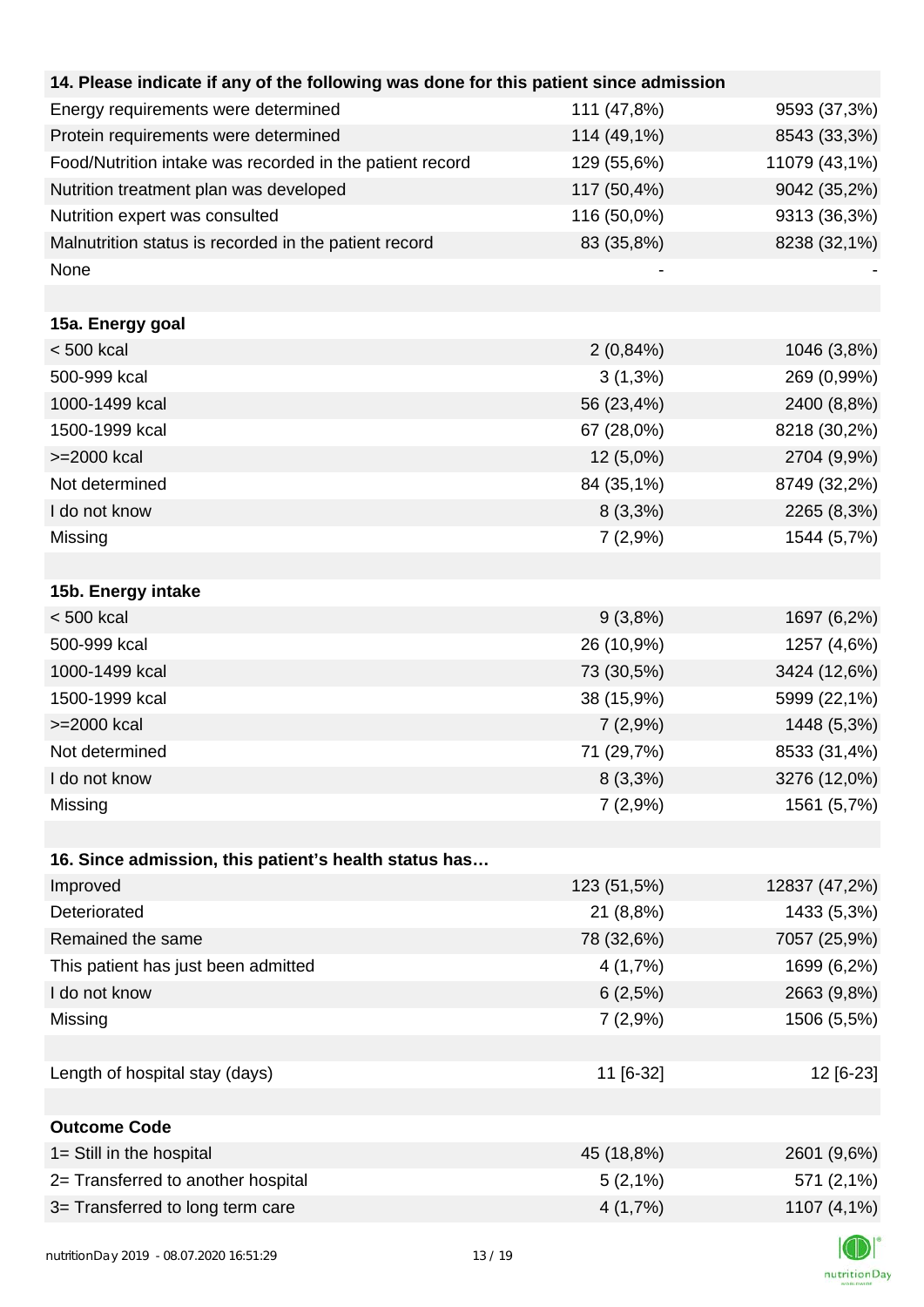| 4= Rehabilitation                    | 7(2,9%)     | 1222 (4,5%)   |
|--------------------------------------|-------------|---------------|
| 5= Discharged home                   | 129 (54,0%) | 20149 (74,1%) |
| $6 = Death$                          | $3(1,3\%)$  | 845 (3,1%)    |
| $7 = Others$                         |             | 507 (1,9%)    |
| Missing                              | 46 (19,2%)  | 193 (0,71%)   |
|                                      |             |               |
| <b>Readmitted since ND</b>           |             |               |
| $1 = No$                             | 89 (60,1%)  | 18115 (75,8%) |
| 2= Yes, same hospital planned        | 11 $(7,4%)$ | 1637 (6,9%)   |
| 3= Yes, same hospital unplanned      | 6(4,1%)     | 1465 (6,1%)   |
| 4= Yes, different hospital planned   | 1(0,68%)    | 112 (0,47%)   |
| 5= Yes, different hospital unplanned | 1(0,68%)    | 112 (0,47%)   |
| 6= Unknown                           | 2(1,4%      | 796 (3,3%)    |
| <b>Missing</b>                       | 39 (26,4%)  | 1597 (6,7%)   |

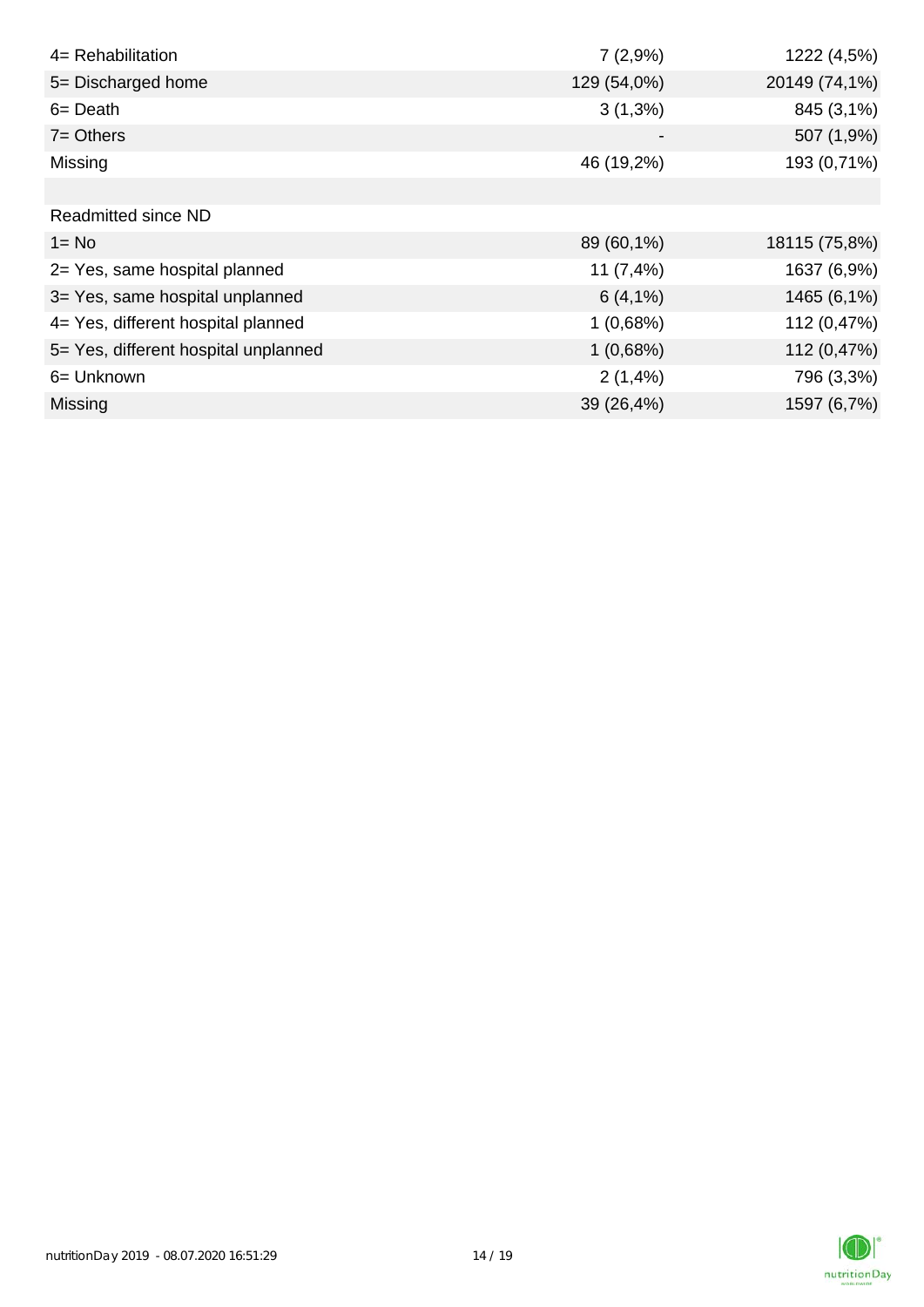| IV. Patient's perspective: Medical history, nutrition status & intake today ("Sheet 3a/3b") | <b>YOUR RESULTS</b> | <b>REFERENCE RESULTS</b> |
|---------------------------------------------------------------------------------------------|---------------------|--------------------------|
|                                                                                             |                     |                          |
|                                                                                             |                     |                          |
| 1. What are your typical dietary habits?                                                    |                     |                          |
| No special dietary habits                                                                   | 154 (65,5%)         | 17526 (66,5%)            |
| I am vegetarian                                                                             | 10 (4,3%)           | 510 (1,9%)               |
| I adhee to a vegan diet                                                                     | 2(0,85%)            | 193 (0,73%)              |
| I eat gluten-free diet                                                                      | 1(0,43%)            | 244 (0,93%)              |
| I avoid added sugars                                                                        | 47 (20,0%)          | 3934 (14,9%)             |
| I avoid carbohydrates                                                                       | 8(3,4%)             | 1502 (5,7%)              |
| I eat a low fat-diet                                                                        | 23 (9,8%)           | 2899 (11,0%)             |
| I am lactose intolerant                                                                     | 2(0,85%)            | 946 (3,6%)               |
| Other special diet due to intolerances/allergies                                            | $7(3,0\%)$          | 469 (1,8%)               |
| Other                                                                                       | 10 (4,3%)           | 1854 (7,0%)              |
| No answer given                                                                             | 22 (9,4%)           | 1891 (7,2%)              |
|                                                                                             |                     |                          |
| 2. Where did you live before your current hospital admission?                               |                     |                          |
| At home                                                                                     | 208 (88,5%)         | 22025 (83,6%)            |
| In a nursing home or other live-in facility                                                 | 2(0,85%)            | 836 (3,2%)               |
| I was transferred from another hospital                                                     | $12(5,1\%)$         | 1411 (5,4%)              |
| Other                                                                                       | 6(2,6%)             | 374 (1,4%)               |
| Missing                                                                                     | $7(3,0\%)$          | 1694 (6,4%)              |
|                                                                                             |                     |                          |
| 3. In general, are you able to walk?                                                        |                     |                          |
| Yes                                                                                         | 185 (78,7%)         | 16014 (60,8%)            |
| Yes, with someone's help                                                                    | 24 (10,2%)          | 2580 (9,8%)              |
| Yes, independently using a cane, walker, or crutches                                        | 4(1,7%)             | 3466 (13,2%)             |
| No, I have a wheelchair                                                                     | 8(3,4%)             | 1033 (3,9%)              |
| No, I am bedridden                                                                          | 4(1,7%)             | 1462 (5,6%)              |
| Missing                                                                                     | 10 (4,3%)           | 1785 (6,8%)              |
|                                                                                             |                     |                          |
| 4. In general, how would you say your health is?                                            |                     |                          |
| Very good                                                                                   | $13(5,5\%)$         | 1854 (7,0%)              |
| Good                                                                                        | 60 (25,5%)          | 8966 (34,0%)             |
| Fair                                                                                        | 78 (33,2%)          | 9409 (35,7%)             |
| Poor                                                                                        | 67 (28,5%)          | 3513 (13,3%)             |
| Very poor                                                                                   | 6(2,6%)             | 824 (3,1%)               |
| Missing                                                                                     | 11 $(4,7%)$         | 1774 (6,7%)              |
|                                                                                             |                     |                          |
|                                                                                             |                     |                          |
| 5. Over the last 12 months prior to your current hospital admission approximately           |                     |                          |
| how many times have you seen a doctor?                                                      | $4[2-7]$            | $5[2-10]$                |
| how many times have you been admitted to the                                                | $1[0-2]$            | $1[0-2]$                 |

| how many times have you been admitted to the |  |
|----------------------------------------------|--|
| hospital (Emergency room, any ward)?         |  |

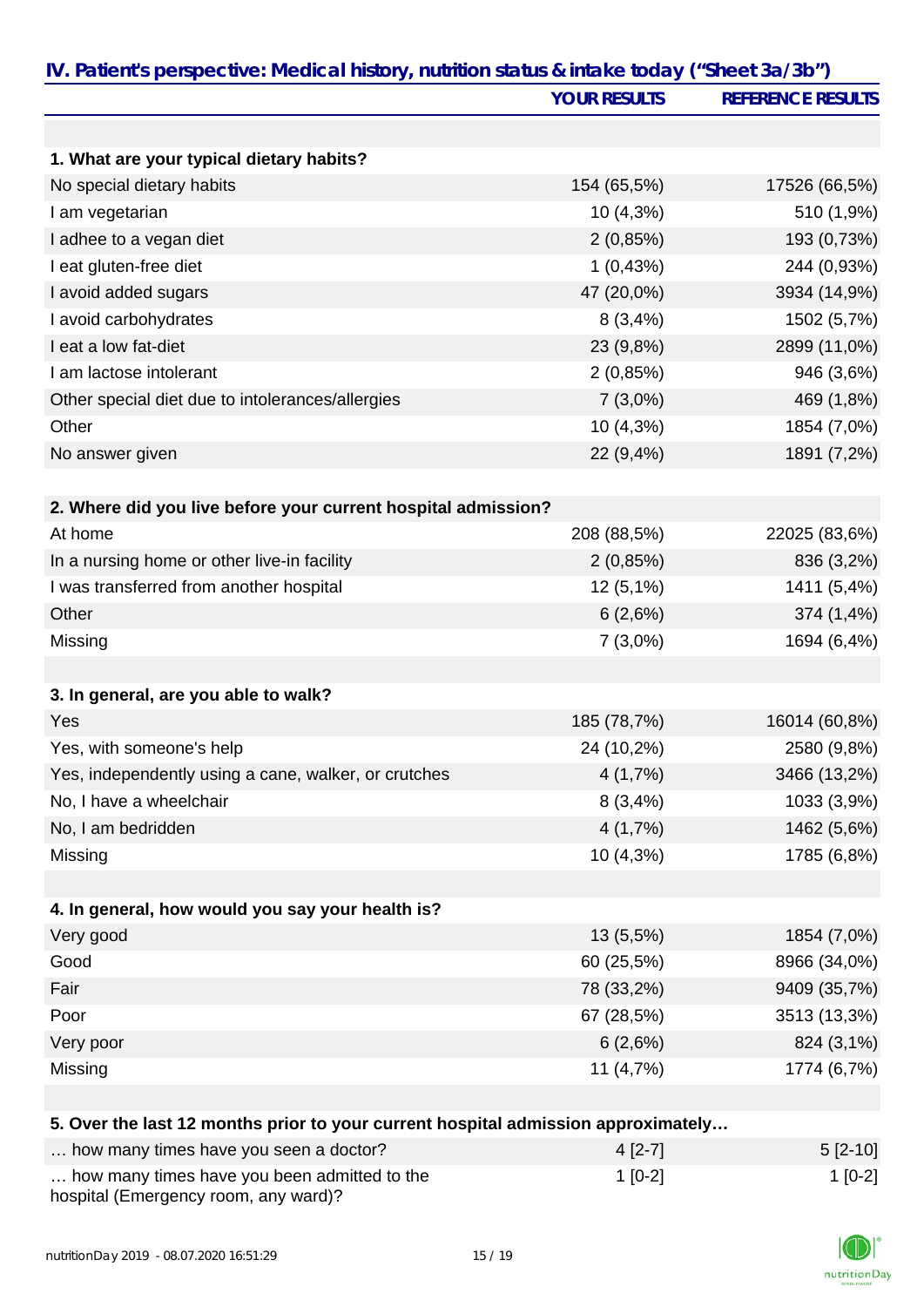| how many nights in total have you spent in hospital? | $2[0-7]$ | $5[0-15]$ |
|------------------------------------------------------|----------|-----------|
|                                                      |          |           |

| 6. How many different medications do you take routinely each day (prior to hospitalisation)? |             |               |
|----------------------------------------------------------------------------------------------|-------------|---------------|
| $1 - 2$                                                                                      | 45 (19,1%)  | 4936 (18,7%)  |
| $3-5$                                                                                        | 72 (30,6%)  | 6672 (25,3%)  |
| More than 5                                                                                  | 32 (13,6%)  | 7906 (30,0%)  |
| None                                                                                         | 75 (31,9%)  | 3926 (14,9%)  |
| I do not know                                                                                | $3(1,3\%)$  | 1077 (4,1%)   |
| Missing                                                                                      | 8(3,4%)     | 1823 (6,9%)   |
|                                                                                              |             |               |
| 7. Do you have health insurance?                                                             |             |               |
| Yes, private insurance only                                                                  | 8(3,4%)     | 4253 (16,1%)  |
| Yes, public insurance only                                                                   | $3(1,3\%)$  | 12350 (46,9%) |
| Yes, both                                                                                    |             | 3229 (12,3%)  |
| None                                                                                         | 210 (89,4%) | 2938 (11,2%)  |
| I prefer not to answer                                                                       |             | 1314 (5,0%)   |
| Missing                                                                                      | 14 (6,0%)   | 2256 (8,6%)   |
|                                                                                              |             |               |
| 8. What was your weight 5 years ago?                                                         | 62 [55-70]  | 72 [60-85]    |
| I do not know                                                                                | 124 (52,8%) | 6267 (23,8%)  |
|                                                                                              |             |               |
| 9a. Have you lost weight within the last 3 months?                                           |             |               |
| Yes, intentionally                                                                           | $7(3,0\%)$  | 2468 (9,4%)   |
| Yes, unintentionally                                                                         | 71 (30,2%)  | 10065 (38,2%) |
| No, my weight stayed the same                                                                | 57 (24,3%)  | 7869 (29,9%)  |
| No, I gained weight                                                                          | 34 (14,5%)  | 2857 (10,8%)  |
| I do not know                                                                                | 54 (23,0%)  | 2512 (9,5%)   |
| Missing                                                                                      | $12(5,1\%)$ | 569 (2,2%)    |
|                                                                                              |             |               |
| 9b. If yes, how many kg did you lose?                                                        | $8[4-10]$   | $6[4-10]$     |
| I do not know                                                                                | 31 (39,7%)  | 1997 (15,9%)  |
| 10. Did you know about your hospitalisation two days<br>before admission? (Yes)              | 80 (36,9%)  | 9602 (40,6%)  |
| 11. Please indicate if you                                                                   |             |               |
| were weighed at admission                                                                    | 100 (44,1%) | 14112 (57,4%) |
| were informed about your nutrition status                                                    | 68 (30,2%)  | 8364 (34,3%)  |
| were informed about nutrition care options                                                   | 76 (33,8%)  | 7769 (31,9%)  |
| received special nutrition care                                                              | 116 (51,6%) | 7463 (30,7%)  |
|                                                                                              |             |               |
| urall hous you estan in the week before you was admitted to the hoopital?                    |             |               |

| 12. How well have you eaten in the week before you were admitted to the hospital? |             |               |
|-----------------------------------------------------------------------------------|-------------|---------------|
| More than normal                                                                  | $13(5,6\%)$ | 1163 (4,4%)   |
| Normal                                                                            | 132 (56,9%) | 15832 (60,4%) |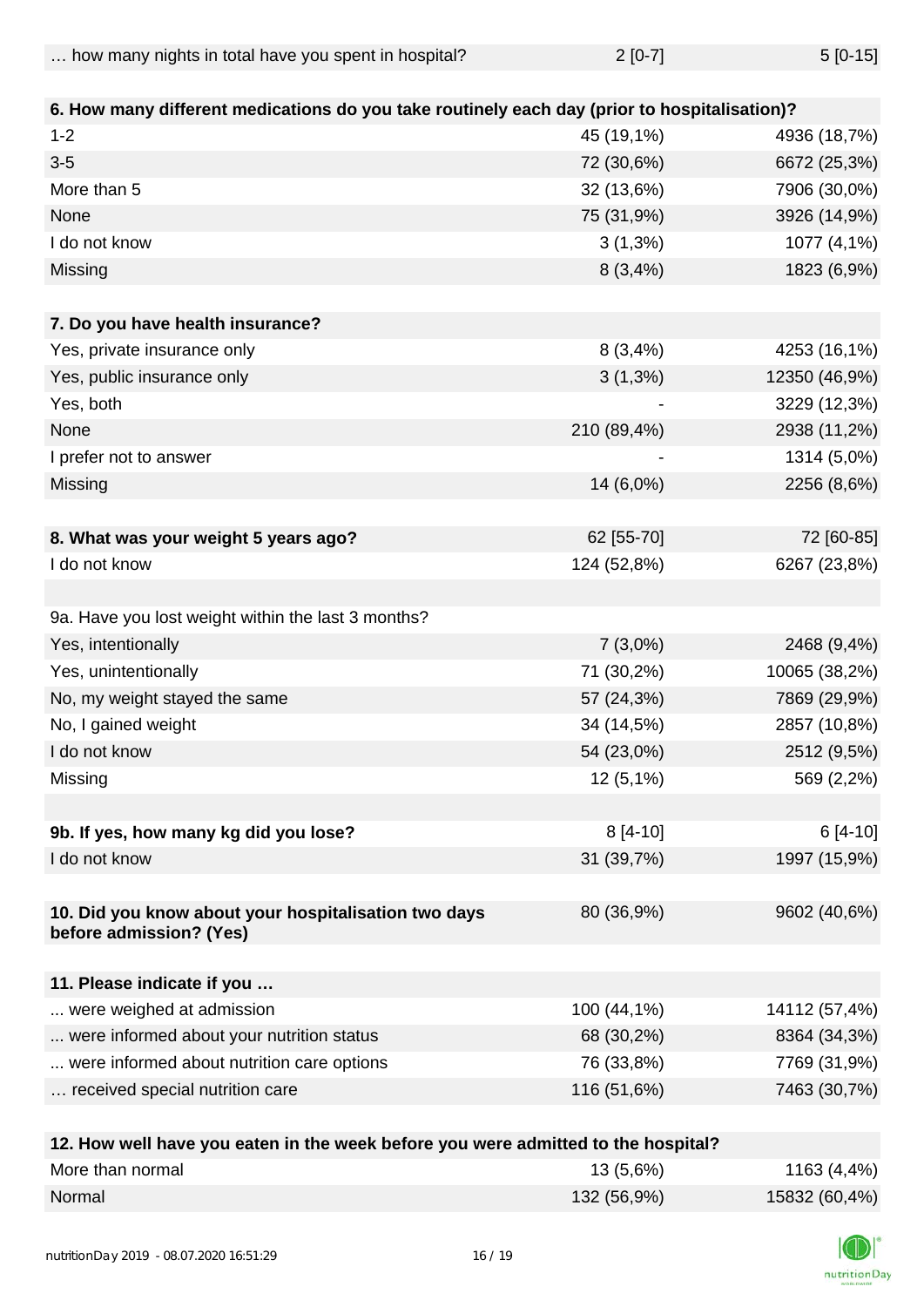| About 3/4 of normal                                                            | 31 (13,4%)  | 2728 (10,4%)  |
|--------------------------------------------------------------------------------|-------------|---------------|
| About half of normal                                                           | 38 (16,4%)  | 3287 (12,5%)  |
| About a quarter to nearly nothing                                              | 14 (6,0%)   | 2496 (9,5%)   |
| I do not know                                                                  | $3(1,3\%)$  | 264 (1,0%)    |
| Missing                                                                        | 1(0,43%)    | 443 (1,7%)    |
|                                                                                |             |               |
| 13. In general, how satisfied are you with the food at the hospital?           |             |               |
| Very satisfied                                                                 | 14 (6,0%)   | 6066 (23,1%)  |
| Somewhat satisfied                                                             | 70 (30,2%)  | 8166 (31,2%)  |
| <b>Neutral</b>                                                                 | 66 (28,4%)  | 4867 (18,6%)  |
| <b>Dissatisfied</b>                                                            | 43 (18,5%)  | 2103 (8,0%)   |
| Very dissatisfied                                                              | $7(3,0\%)$  | 726 (2,8%)    |
| I do not know                                                                  | 22 (9,5%)   | 2021 (7,7%)   |
| Missing                                                                        | 10 (4,3%)   | 2264 (8,6%)   |
|                                                                                |             |               |
| 14. Did you get any help with eating TODAY?                                    |             |               |
| Yes, from family or friends                                                    | 64 (27,6%)  | 2448 (9,3%)   |
| Yes, from hospital staff                                                       | 51 (22,0%)  | 1670 (6,4%)   |
| No                                                                             | 102 (44,0%) | 19193 (73,2%) |
| I do not know                                                                  |             | 302 (1,2%)    |
| Missing                                                                        | 15 (6,5%)   | 2600 (9,9%)   |
|                                                                                |             |               |
| 15. Were you able to eat without interruption TODAY?<br>(Yes)                  | 146 (70,9%) | 17231 (74,2%) |
|                                                                                |             |               |
| 16a. Please indicate how much hospital food you ate for lunch or dinner TODAY: |             |               |
| About all                                                                      | 71 (30,6%)  | 12095 (46,1%) |
| 1/2                                                                            | 89 (38,4%)  | 6486 (24,7%)  |
| 1/4                                                                            | 43 (18,5%)  | 3353 (12,8%)  |
| Nothing                                                                        | 20 (8,6%)   | 3130 (11,9%)  |
| Missing                                                                        | 9(3,9%)     | 1149 (4,4%)   |
|                                                                                |             |               |
| 16b. The portion size of the meal I ordered TODAY was                          |             |               |
| Standard                                                                       | 63 (27,2%)  | 15979 (61,0%) |
| Smaller                                                                        | 30 (12,9%)  | 2367 (9,0%)   |
| Larger                                                                         | 6(2,6%)     | 1119 (4,3%)   |
| I do not know                                                                  | 107 (46,1%) | 2429 (9,3%)   |
| Missing                                                                        | 26 (11,2%)  | 4319 (16,5%)  |
|                                                                                |             |               |
| 17. If you did not eat everything of your meal, please tell us why:            |             |               |
| I did not like the type of food offered                                        | 36 (23,7%)  | 2061 (15,9%)  |
| I did not like the smell/taste of the food                                     | 25 (16,4%)  | 1569 (12,1%)  |
| The food did not fit my cultural/religious preferences                         | 1(0,66%)    | 143 (1,1%)    |
| The food was too hot                                                           | 1(0,66%)    | 59 (0,45%)    |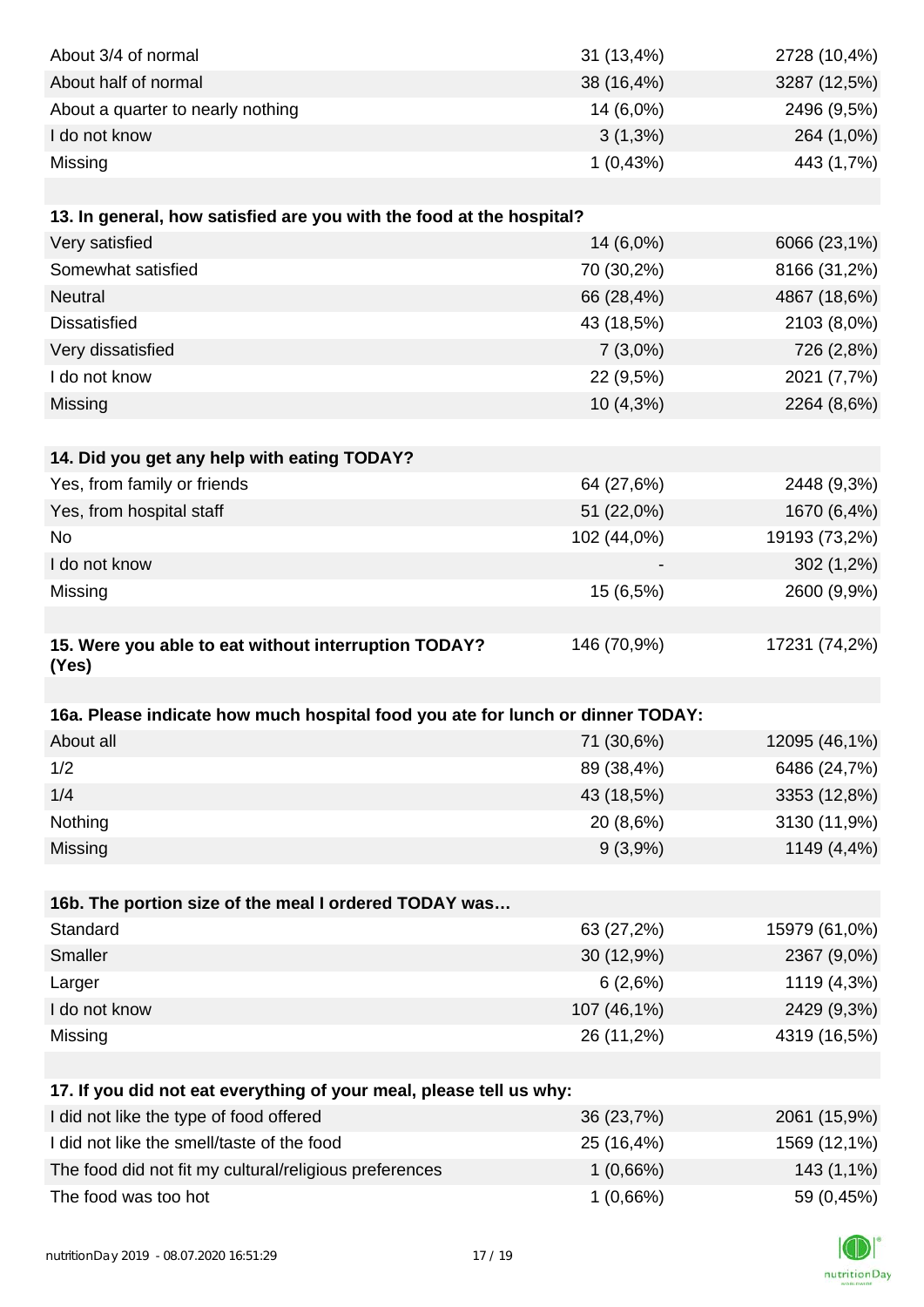| 10(6,6%)    | 296 (2,3%)   |
|-------------|--------------|
| $2(1,3\%)$  | 96 (0,74%)   |
| 36 (23,7%)  | 2205 (17,0%) |
| 74 (48,7%)  | 3830 (29,5%) |
| 20 (13,2%)  | 761 (5,9%)   |
| $9(5,9\%)$  | 1427 (11,0%) |
| 24 (15,8%)  | 1029 (7,9%)  |
| $11(7,2\%)$ | 789 (6,1%)   |
| $9(5,9\%)$  | 208 (1,6%)   |
| $5(3,3\%)$  | 1289 (9,9%)  |
| 7(4,6%)     | 766 (5,9%)   |
| $10(6,6\%)$ | 139 (1,1%)   |
| 6(3,9%)     | 1829 (14,1%) |
|             |              |

| 18. Enter the number of glasses/cups of the drinks you consumed in the last 24 hours |             |              |
|--------------------------------------------------------------------------------------|-------------|--------------|
| Water                                                                                | $5[3-6]$    | $3[2-5]$     |
| Tea                                                                                  | $2[1-2]$    | $1[0-2]$     |
| Coffee                                                                               | $0 [0-0]$   | $1[1-2]$     |
| <b>Milk</b>                                                                          | $2[1-2]$    | $1$ [0-1]    |
| Fruit juice                                                                          | $1[1-2]$    | $1[0-2]$     |
| Soft drinks                                                                          | $0[0-1]$    | $0[0-1]$     |
| <b>Nutrition drink</b>                                                               | $2[1-3]$    | $0[0-1]$     |
| Other                                                                                | $1$ [0-2]   | $0[0-1]$     |
|                                                                                      |             |              |
| 19a. Did you eat any food apart from hospital food<br><b>TODAY?</b>                  | 138 (69,3%) | 6580 (28,9%) |
|                                                                                      |             |              |

| 19b. If yes, what did you eat? |             |              |
|--------------------------------|-------------|--------------|
| Sweet snacks                   | 12 (8,7%)   | 1928 (29,3%) |
| Salty snacks                   | $7(5,1\%)$  | 749 (11,4%)  |
| Homemade food                  | 74 (53,6%)  | 963 (14,6%)  |
| <b>Fruits</b>                  | 77 (55,8%)  | 2551 (38,8%) |
| Dairy products                 | 59 (42,8%)  | 724 (11,0%)  |
| Food delivered/restaurant      | $13(9,4\%)$ | 293 (4,5%)   |
| Sandwich                       | 2(1,4%      | 421 (6,4%)   |
| Other                          | $11(8,0\%)$ | 1042 (15,8%) |

| 20. How has your food intake changed since your hospital admission? |               |  |  |  |
|---------------------------------------------------------------------|---------------|--|--|--|
| 37 (15,9%)                                                          | 3706 (14,1%)  |  |  |  |
| 106 (45,7%)                                                         | 7774 (29,7%)  |  |  |  |
| 61(26,3%)                                                           | 10331 (39,4%) |  |  |  |
| $12(5,2\%)$                                                         | 1690 (6,4%)   |  |  |  |
| 16(6,9%)                                                            | 2712 (10,3%)  |  |  |  |
|                                                                     |               |  |  |  |